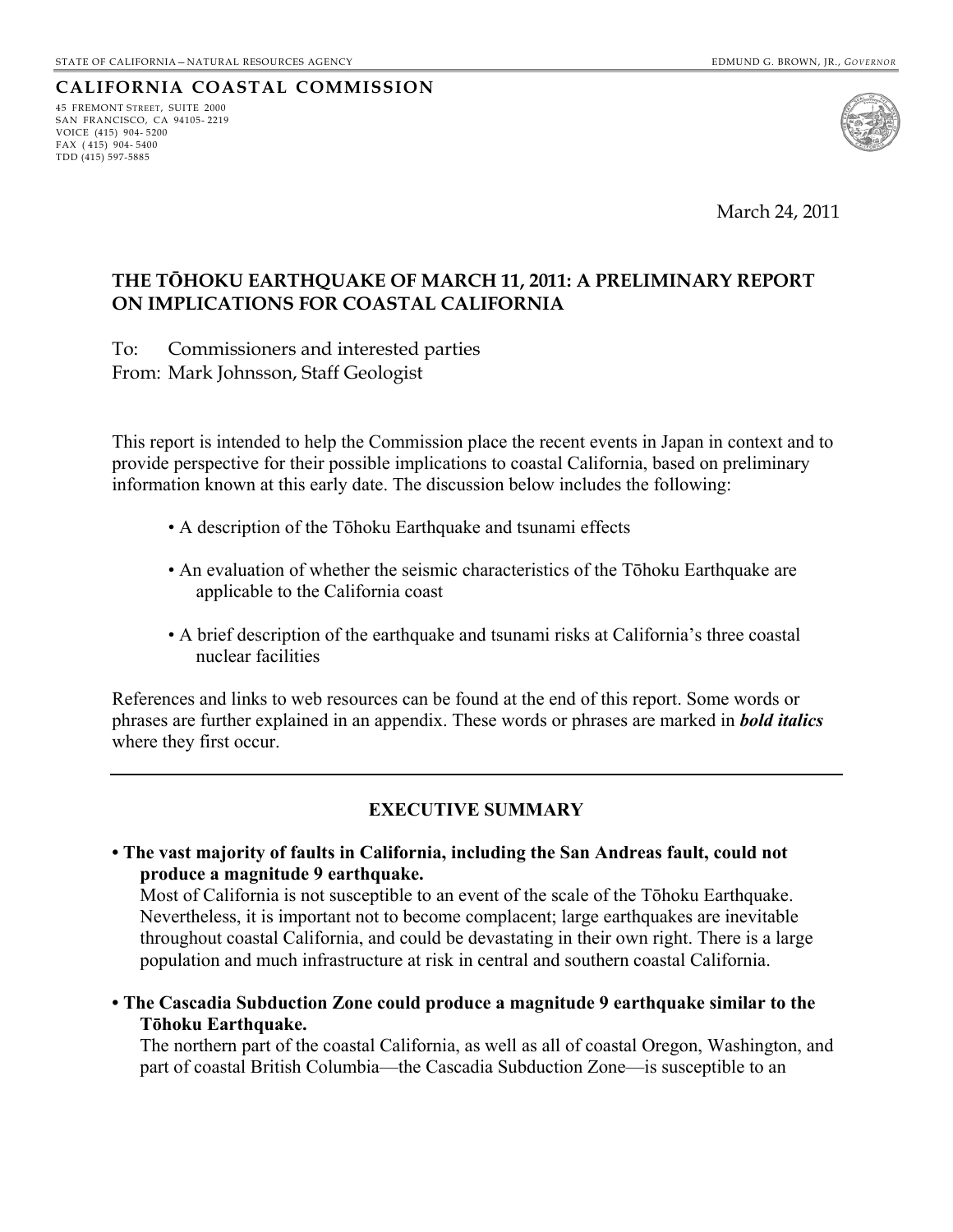earthquake and tsunami event similar to that of the Tōhoku Earthquake. Emergency response scenarios and land use planning must take this into account.

### • A nuclear emergency such as is occurring in Japan is extremely unlikely at the state's two **operating nuclear power plants**.

The combination of strong ground motion and massive tsunami that occurred in Japan cannot be generated by faults near the San Onofre Nuclear Generating Station and the Diablo Canyon Power Plant. Nevertheless, the geologic conditions near those plants are very likely different than previously believed and ongoing study is warranted. This has been understood for at least the past three years, and some of these studies, and the environmental planning process for other such studies, are underway.

## **The Tǀhoku Earthquake and Tsunami**

The magnitude 9.0 Tōhoku Earthquake of March 11, 2011, the fourth most powerful earthquake measured by modern instruments (since about the year 1900), occurred at the interface between the *Pacific* and *North America plates*. Two days prior to the earthquake, a magnitude 7.2 earthquake occurred near what would be the *epicenter* of the Tōhoku Earthquake. It was followed by three aftershocks in the magnitude 6 range later that day. In retrospect, these earthquakes can be viewed as foreshocks to the magnitude 9.0 event that followed. The *hypocenter* of the Tōhoku Earthquake was located 81 miles off the east coast of the Oshika Peninsula, part of the Tōhoku region of the island of Honshu, near the city of Sendai, at a depth of 20 miles below the seafloor.

Over the next several days, hundreds of aftershocks, the largest of magnitude 6.8, outlined the area of the plate boundary that ruptured. Aftershocks extend to depths of about 340 miles, although most are above a depth of 125 miles. As of March 23, some 726 aftershocks have been recorded, 26 of them magnitude 6.0 or greater, and they are expected to continue, at a decreasing frequency, for the next several years.

The Tōhoku Earthquake is what is termed a "*megathrust earthquake*:" a major *subduction zone* earthquake whereby the Pacific plate suddenly lurched beneath the North America plate. The affected portion of the North America plate is a westward and southward extension of the plate from the Alaska region that underlies eastern Siberia and the northern Sea of Japan Some geologists divide this geologically complex region into a number of microplates (for a representation of the geometry of these plates, see<http://pubs.usgs.gov/gip/dynamic/slabs.html>).

The area of the plate boundary that *ruptured* during this earthquake was about 190 miles long and 90 miles wide, which is larger than the areas of San Luis Obispo, Santa Barbara, Ventura, Los Angeles, Orange, and San Diego counties combined. At the location of the earthquake, *oceanic crust* of the Pacific plate is being thrust under oceanic crust of the North America plate at an angle of about 15 degrees, creating the Japan Trench, a bathymetric trough on the seafloor. The average rate of this movement is approximately 83 mm/yr, one of the higher rates of *plate*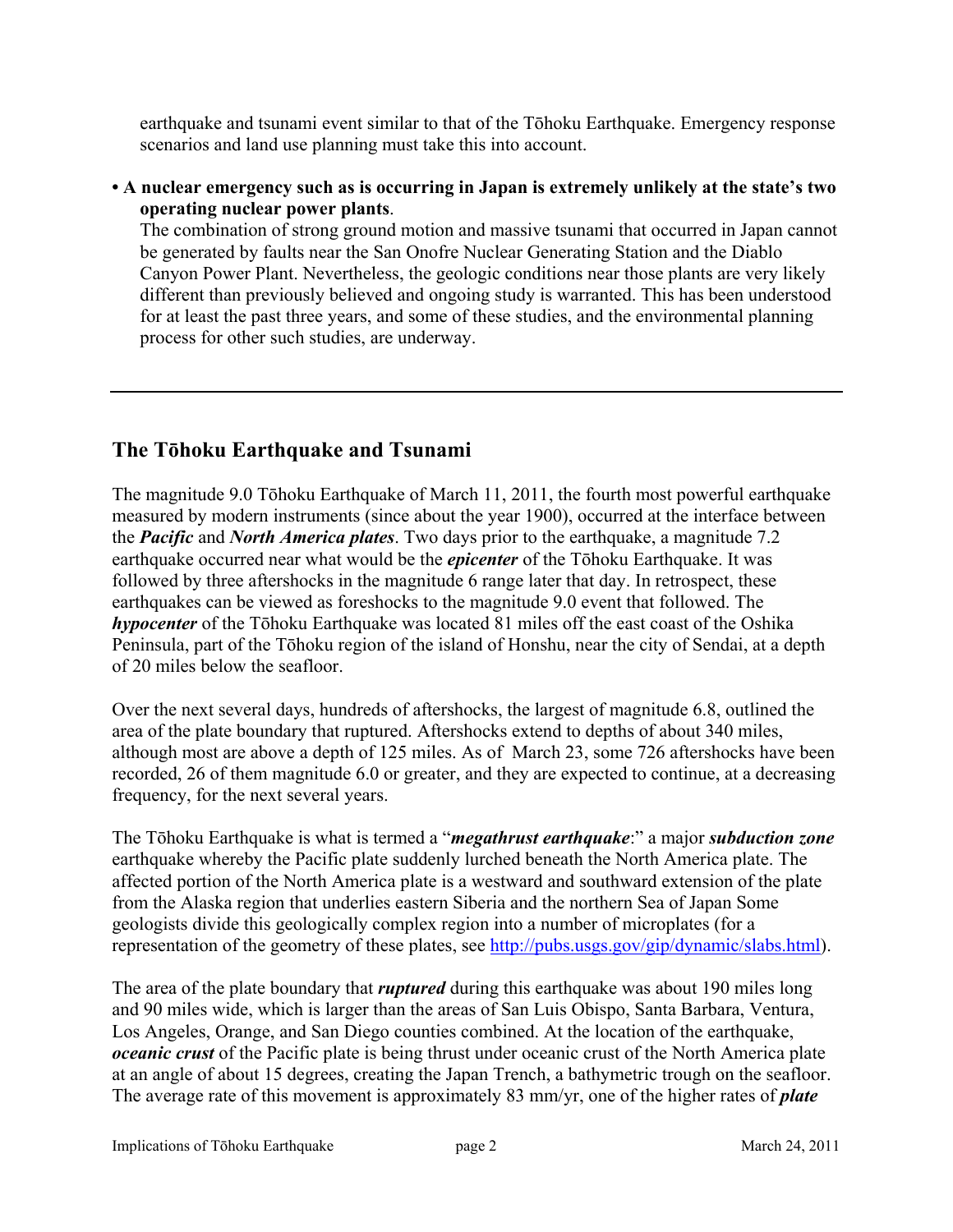*convergence* in the world. Much of this movement occurs episodically in earthquakes such as the Tōhoku Earthquake.

The Tōhoku Earthquake was accompanied by violent and long-lasting ground shaking. The highest measured **ground acceleration** was a devastating  $2.75 \text{ g}^1$  $2.75 \text{ g}^1$ , measured over 80 miles from the epicenter, although most stations relatively near the epicenter reported ground accelerations more on the order of 1.0 g. Ground shaking intensity reached a *Modified Mercalli Intensity* of IX (Violent), and resulted in widespread damage. Damaging secondary effects included liquefaction, lateral spread, and landslides.

The most damaging secondary effect of the earthquake was the resulting tsunami. Megathrust earthquakes of this magnitude occurring beneath the sea at relatively shallow depths always produce large tsunamis and the Tōhoku Earthquake was no exception. About 15 minutes after the earthquake, a tsunami with an amplitude of about 30 feet hit the shoreline. The first wave swept up to six miles inland in flat regions, leveling buildings, and sweeping debris, buildings, ships, vehicles, and airplanes far inland.

The tsunami caused the loss of power, and disabled backup generators, at the Fukushima 1 nuclear power plant. The subsequent loss of coolant in several reactors and spent fuel storage pools resulted in explosions, fires, and partial core meltdowns in at least three nuclear reactors, and the release of radiation to the environment.

The full extent of the damage resulting from the Tōhoku earthquake and tsunami is still unknown and will likely be unknown for some time. Given the thousands of lives that have been lost, the billions of dollars worth of property and infrastructure destroyed, and the ongoing nuclear emergency, it is natural to ask how vulnerable California is to a similar event.

### **Does the Tǀhoku quake increase the likelihood of a similar event in California?**

Despite some alarmist articles that have appeared in the press, there is no reason to believe that this earthquake has in-and-of-itself raised the likelihood of an earthquake in California. Although there have been three very damaging earthquakes around the Pacific Rim in just the last year, they are not related in a geologic sense.

The magnitude 8.8 southern Chilean earthquake of 27 February 2010 was a major subduction zone earthquake similar in many ways to the Tōhoku Earthquake, but it occurred on a separate plate boundary (the Nazca/South America plate boundary) with no connection to the Pacific or North America plates.

 $\overline{a}$ 

 $1$  Ground shaking during earthquakes is measured by how fast the earth moves, both horizontally and vertically. It is expressed as a comparison to the force of gravity  $-$  that is, the acceleration (which is the rate of change in speed) of the ground relative to the acceleration caused by gravity (or g-force). For instance, ground shaking of 1.0g is equal to the acceleration caused by gravity, shaking of 0.5g is equal to half the acceleration of gravity, etc. For any location and earthquake, this value varies based on a number of factors, including the area of the fault plane that slipped, depth of the earthquake, distance from the epicenter, and the underlying site geology.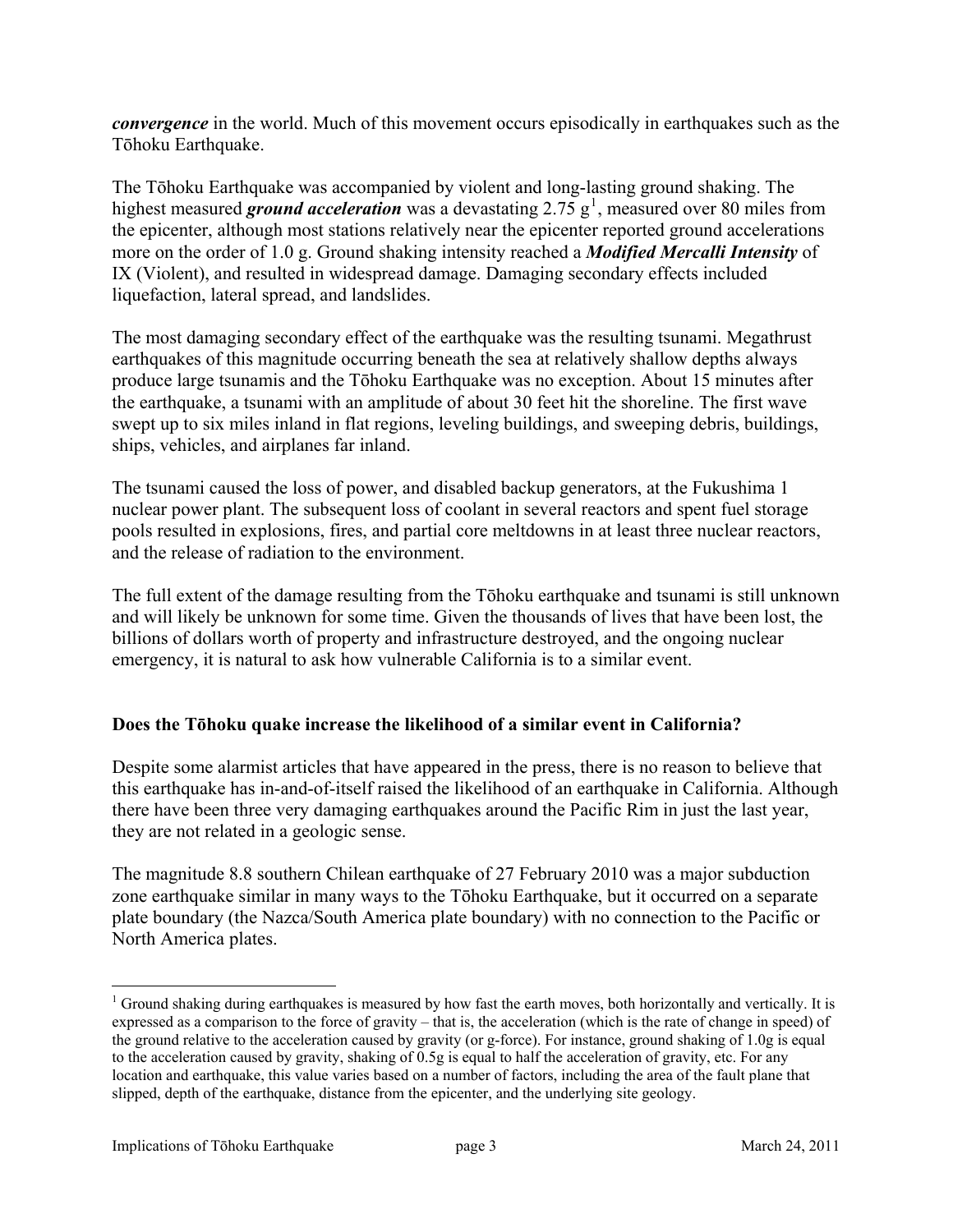The magnitude 7.1 Canterbury Earthquake of September 4, 2010 near Christchurch, New Zealand, together with its destructive February 22, 2011 magnitude 6.3 aftershock, was not a major plate boundary earthquake, but rather a significant earthquake on shallow crustal faults. The fact that its major aftershock (dubbed the Christchurch Earthquake) was so damaging is more a product of its location and shallow depth than of its significance as a geologic phenomenon.

The relatively recent magnitude 9.1 and 8.6 earthquakes of 2004 and 2005 off the island of Sumatra were far removed from the Pacific plate, and most seismologists do not feel that stress transfer to the Pacific plate occurred as a result of these events.

Although geologists are increasingly realizing that large earthquakes may load stress on adjacent faults, there is no connection between the faults associated with any of these earthquakes and any faults in California. The United States Geological Survey (USGS) writes on their website for the event:

The USGS does not believe that the earthquakes in Japan have significantly raised the probability of future major earthquakes. While the probability of future large earthquakes far from northern Honshu has not increased, neither has it decreased and large earthquakes will continue to occur just as we have observed in the past.

### **Could an earthquake of this magnitude occur in California?**

Most faults in California are incapable of an earthquake of the magnitude of the Tōhoku Earthquake. A magnitude 9 earthquake requires rupturing a fault surface thousands of square miles in area. The shallow faults making up most of the state's California's fault systems, including the San Andreas fault, simply do not have sufficient area to generate such an earthquake.

An important exception is the region north of Cape Mendocino, from about 25 miles south of Eureka to north of Vancouver, British Columbia, an area known as the Cascadia Subduction Zone. This region could generate an earthquake comparable to the Tōhoku Earthquake. There are important similarities, and some differences, between the Cascadia Subduction Zone and the part of the subduction zone off the Tōhoku region of Japan that ruptured during the Tōhoku Earthquake.

## **The Cascadia Subduction Zone**

The Cascadia Subduction Zone lies off the Pacific Northwest, and is the zone where the Gorda, Juan de Fuca, and Explorer plates are being thrust beneath the overriding North America plate. Unlike the situation at the Japan Trench, where oceanic crust is thrust beneath other oceanic crust, here oceanic crust is thrust beneath continental crust. The Gorda, Juan de Fuca, and Explorer plates are separated from the Pacific plate by the Juan de Fuca and Gorda Ridges to the west and by the Mendocino Transform Fault to the south. Two prominent sets of fracture zones, healed *transform faults*, are zones of weakness and separate the Explorer plate to the north from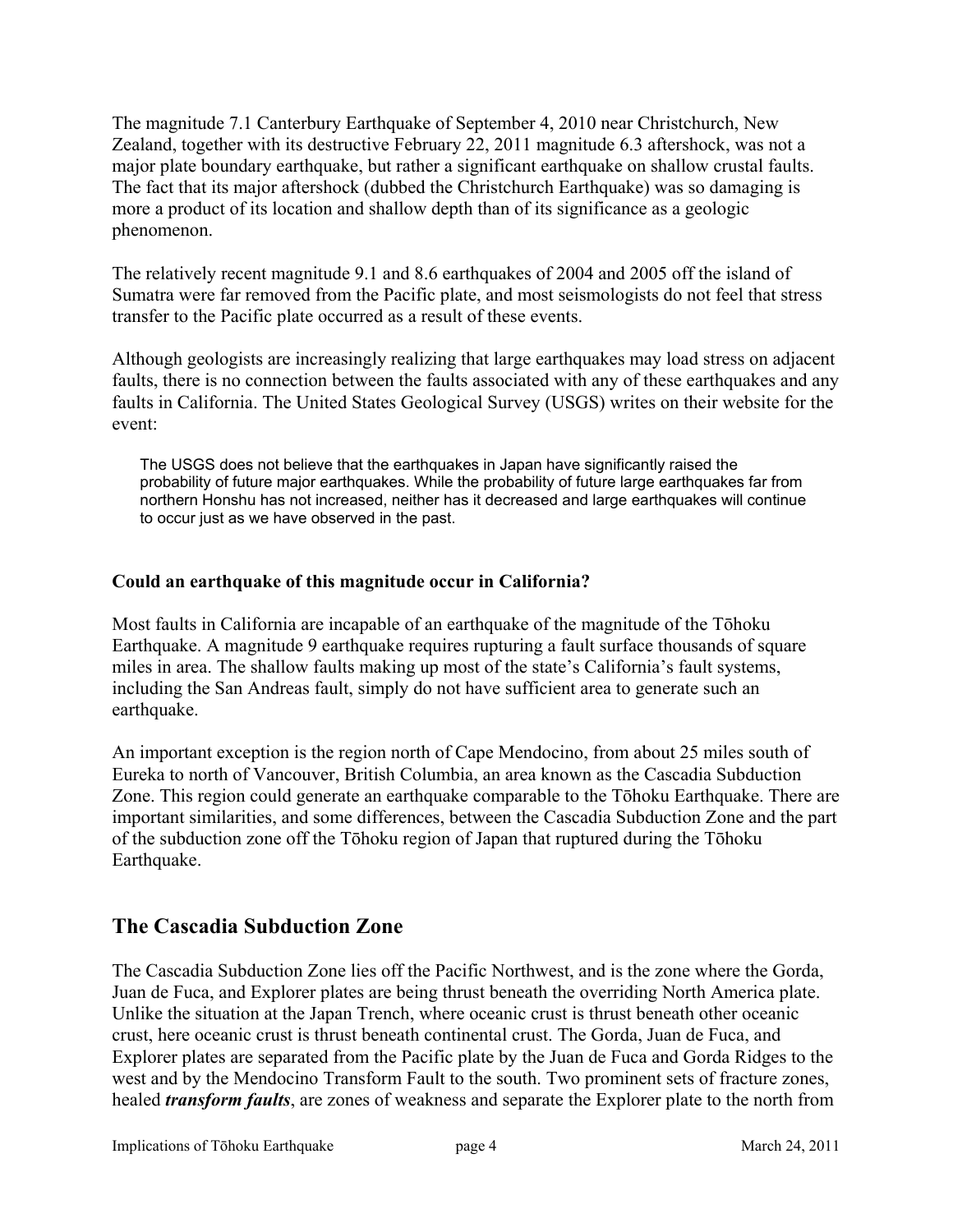the Juan de Fuca plate to the south, and the Juan de Fuca plate from the Gorda plate further south. All three subplates are moving together, converging on the North America plate at a rate of about 40 mm/yr and diving beneath it at an angle of about 8 degrees, an angle that increases with depth. The upper portion of the subduction zone is locked (not moving), while the lower section is moving, thus creating great stress in the upper part of the subduction zone. Release of this stress will occur during the next megathrust earthquake.



The Cascadia Subduction Zone, about 800 miles long, is thus divided into three segments. The longest segment, about 450 miles long, is the Juan de Fuca plate segment that lies off central and northern Oregon and Washington. The Juan de Fuca plate segment is flanked by the Explorer plate segment, off British Columbia, and the Gorda plate segment, off northern California and southern Oregon, each about 175 miles long. It is unknown if the segments typically rupture together, separately, or in pairs during megathrust earthquakes. This introduces some uncertainty into the estimation of the magnitude of megathrust earthquakes in the Cascadia Subduction Zone.

Implications of Tōhoku Earthquake page 5 March 24, 2011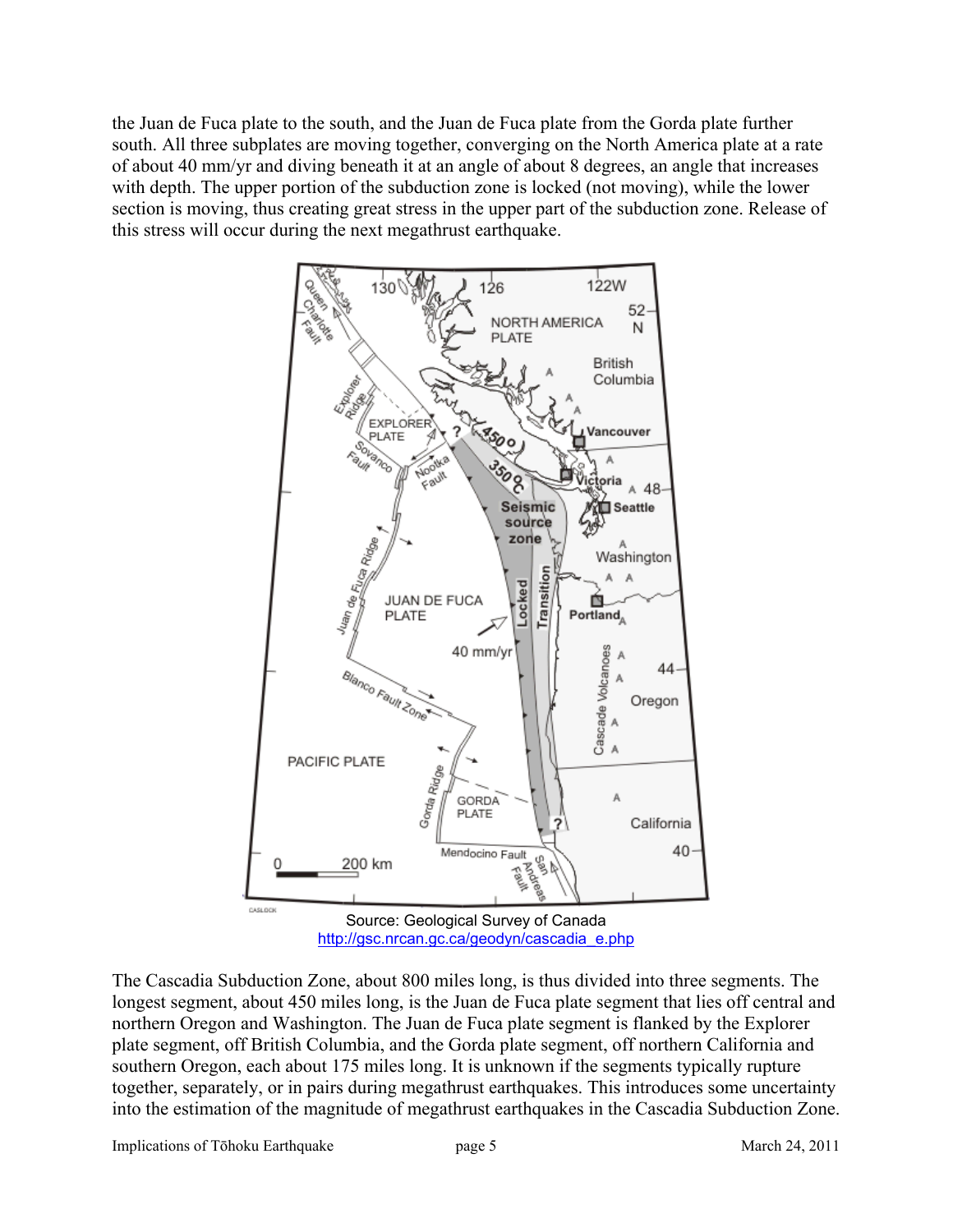Nevertheless, most seismologists agree that a megathrust earthquake involving any of these plates would be in the magnitude 9 range, similar to the Tōhoku Earthquake.

Thirteen past megathrust earthquakes associated with the Cascadia Subduction Zone have been identified through submarine sediment deposits triggered by the earthquakes, tsunami deposits preserved on land, and deposits indicative of sudden land subsidence associated with the earthquakes. Of these past earthquakes, the last seven are reasonably well-dated:

| <b>Estimated Date</b>     | Recurrence Interval (yr) |
|---------------------------|--------------------------|
| 26 January 1700, ~9:00 PM | 780                      |
| 780-1190 AD               | 210                      |
| 690-730 AD                | 330                      |
| 350-420 AD                | 910                      |
| 660-440 BC                | 400                      |
| 980-890 BC                | 250                      |
| 1440-1340 BC              | unknown                  |

Reference: Atwater et al., 2005

The time of the most recent event is known with such precision because, even though there are no written records from North America, Japanese writings describe an "orphan tsunami" (one not accompanied by an earthquake) arriving in Japan at a time that would correspond to an earthquake on the Cascadia Subduction Zone at about 9:00 PM (local time) on January 26, 1700. This time and date are consistent with the geologic data, and with Yurok legends indicating that the earthquake and tsunami occurred early on a winter night in about that year.

The probability of another megathrust earthquake on the Cascadia Subduction Zone in any given upcoming time interval can be estimated from these recurrence interval data. The mean recurrence interval is 500-600 years. According to a study by Mazzotti and Adams (2004), this yields a probability of between 0 and 12 percent that the next megathrust earthquake will occur in the next 50 years.

However, close examination of the recurrence interval data show that they may be bimodal in distribution: three earthquakes in relatively quick succession, followed by a long pause; then three earthquakes, followed by a long pause, ending in the 1700 event. A sample size of seven events is too small to confirm that this is a real trend, but there are geologic reasons that such a bimodal recurrence interval distribution might make sense. Assuming a bimodal recurrence interval, with the two "modes" being recurrence intervals of 310 and 820 years, the probability of a megathrust earthquake occurring in the next 50 years rises to between 6 and 45 percent.

Finally, it has been recently discovered that, in addition to megathrust earthquakes, a significant amount of the convergence between the Juan de Fuca and North America plates is taken up by what has been termed "slow-slip" events. These are events, lasting one to three weeks and recurring every 13-15 months, when movement between the plates occurs at great depths without causing significant earthquakes. Mazzotti and Adams (2004) calculate that the chance of a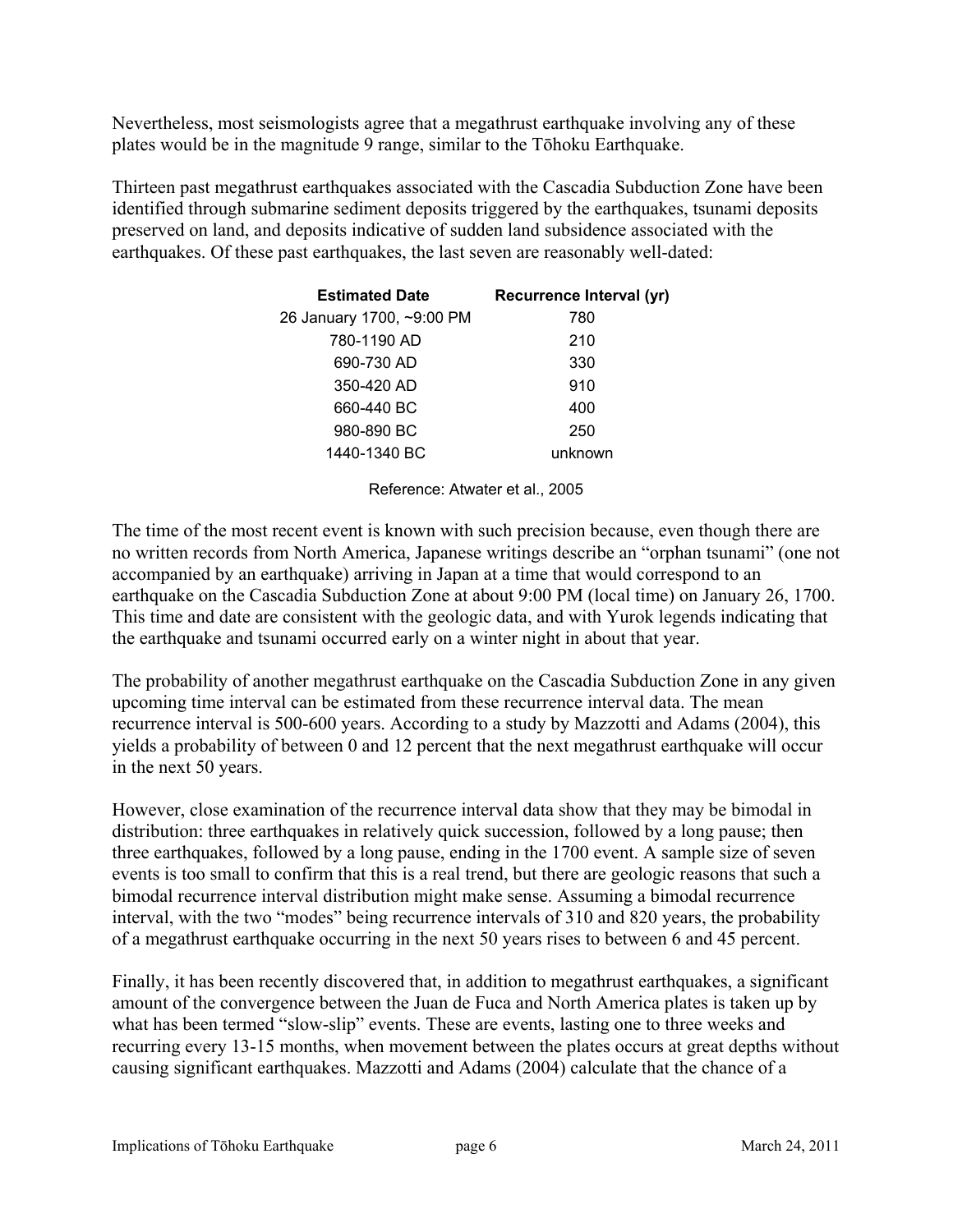megathrust earthquake occurring during one of these slow-slip events is 30 to 100 times greater than between events.

To summarize, an earthquake and tsunami looking very much like the Tōhoku Earthquake is very likely in northern California. It is, however, very difficult to predict the probability of such an event in any given time interval. The interagency Cascadia Region Earthquake Workgroup (CREW) continues to study and prepare for the next megathrust earthquake. In 2005 they published a very useful and informative planning scenario, which can be found at [http://www.crew.org/papers/CREWCascadiaFinal.pdf.](http://www.crew.org/papers/CREWCascadiaFinal.pdf)

# **Implications for California Nuclear Power Plants and Spent Fuel Storage Facilities**

There are two operating nuclear power plants in the California coastal zone and one nuclear plant undergoing decommissioning. The Diablo Canyon Power Plant (DCPP) in San Luis Obispo County and the San Onofre Nuclear Generating Station (SONGS) in northern San Diego County are operating power plants that hold current licenses from the Nuclear Regulatory Commission (NRC). The nuclear unit of the Humboldt Bay Power Plant (HBPP) near Eureka is being decommissioned, although highly radioactive spent fuel and other materials remain on site. A magnitude 9 earthquake near DCPP or SONGS is extremely unlikely. However, the Humboldt Bay plant is in close proximity to the Cascadia Subduction Zone and could be subject to a magnitude 9 earthquake.

All three facilities, including their spent fuel storage facilities, have been subject to numerous seismic investigations. During the permitting process for the Independent Spent Fuel Storage Installation (ISFSI) at each facility, Southern California Edison (SCE) and Pacific Gas and Electric (PG&E) undertook new geologic investigations; particularly extensive for Diablo Canyon and Humboldt Bay. These studies, along with studies undertaken for the original licensing of these plants, ongoing USGS and academic studies, and experience gained from geologically similar regions, were reviewed by the U.S. Nuclear Regulatory Commission (NRC), which ultimately released Final Safety Analysis Reports (FSARs) recommending approval of each facility.

During Coastal Commission review and permitting of each ISFSI, Commission staff reviewed all of this material, conducted independent research of published literature, interviewed knowledgeable parties, and conducted site visits at and around each facility, prior to recommending that the Commission approve each facility. The Commission's adopted findings for each approval can be found at:

> DCPP:<http://www.coastal.ca.gov/energy/W5a-1-2005.pdf> SONGS: <http://www.coastal.ca.gov/energy/e-00-14rf.pdf> HBPP:<http://www.coastal.ca.gov/energy/Th6a-9-2005.pdf>

The expected earthquake and tsunami risk at each facility is described briefly below.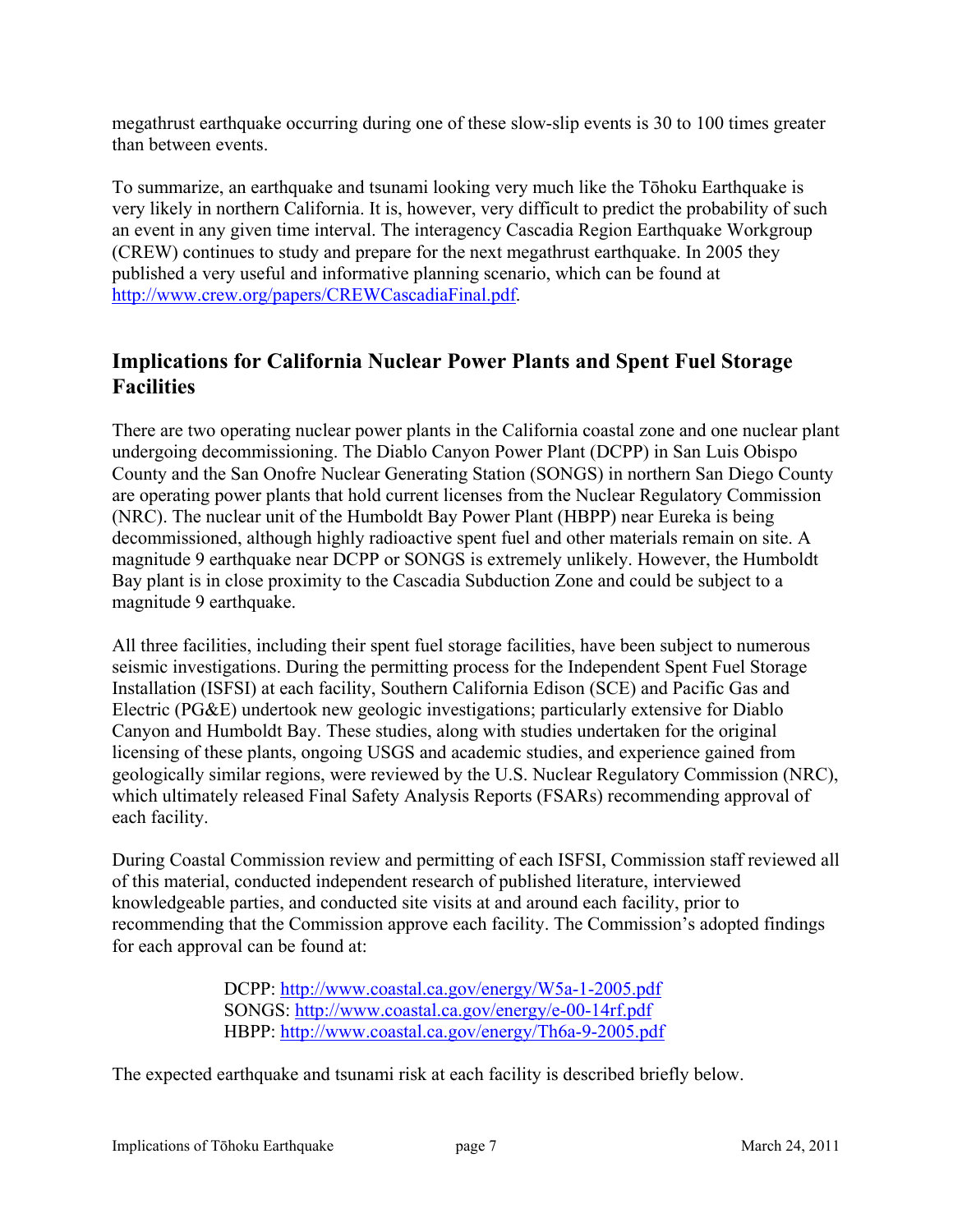### **Diablo Canyon Nuclear Power Plant**

*Earthquake Concerns:* Although a magnitude 9 earthquake is extremely unlikely near the DCPP, a magnitude 7.2 earthquake on the Hosgri Fault, lying only 3 miles offshore, is currently considered possible.

The Hosgri Fault was discovered during the construction of the plant. In 1975 the NRC, in conjunction with the USGS, concluded that that the Hosgri Fault is capable of a magnitude 7.5 earthquake, and that ground shaking at DCPP could be as high as 0.75 g. PG&E retrofitted the plant in 1978 to withstand that level of ground shaking. In 1978 the NRC required the implementation of a Long Term Seismic Program, through which the seismic safety at the plant would be continuously reevaluated. In 1991, NRC approved a report from PG&E that, using improved earthquake models, showed that the maximum credible earthquake on the Hosgri fault was of magnitude 7.2, but that ground shaking at DCPP would be as high as 0.83 g. PG&E demonstrated to the satisfactions of the NRC that the plant had been retrofitted in 1978 with adequate safety margins to withstand that level of ground shaking.

The most recent study submitted to the NRC by PG&E examined ground shaking that would result from an earthquake on the newly discovered "Shoreline Fault" located less than 0.5 miles from the reactor building. Preliminary results of those studies indicate that the potential ground shaking from this fault will be less that those used in the initial plant design. The report of these studies, available at [http://diablocanyonpge.com/home/resources/shoreline-fault-zone-report](http://diablocanyonpge.com/home/resources/shoreline-fault-zone-report-with-plates.html)[with-plates.html](http://diablocanyonpge.com/home/resources/shoreline-fault-zone-report-with-plates.html) is currently under review by the NRC, as well as by state geologists from a number of agencies, including the Coastal Commission.

As discussed below, AB 1632 required that the State prepare a report making recommendations to facilitate assessing, among other things, the seismic safety of DCPP and SONGS. One of the recommendations in that report is for further detailed investigation not only of the Shoreline Fault, but of the total seismic environment of the plant. These studies are currently underway. The proposed high-energy studies meant to identify seismic characteristics deep below the plant and surrounding area will be subject to CEQA review and will require review and permitting by the Coastal Commission.

*Tsunami Concerns:* DCPP is located at an elevation of 85 feet above mean sea level (MSL), atop a high coastal bluff. It is effectively above the range of any conceivable earthquake-induced tsunami, and is mapped as lying outside of the tsunami inundation zone on the Tsunami Inundation Maps recently released by the California Emergency Management Agency, California Geological Survey, and the University of Southern California.

### **San Onofre Nuclear Generating Station**

Unit 1 of the San Onofre Nuclear Generating Station was commissioned in 1968, and was designed to resist ground shaking of 0.67g corresponding to a magnitude 7.0 earthquake on the nearby Newport-Inglewood-Rose Canyon Fault system. Units 2 and 3 were commissioned in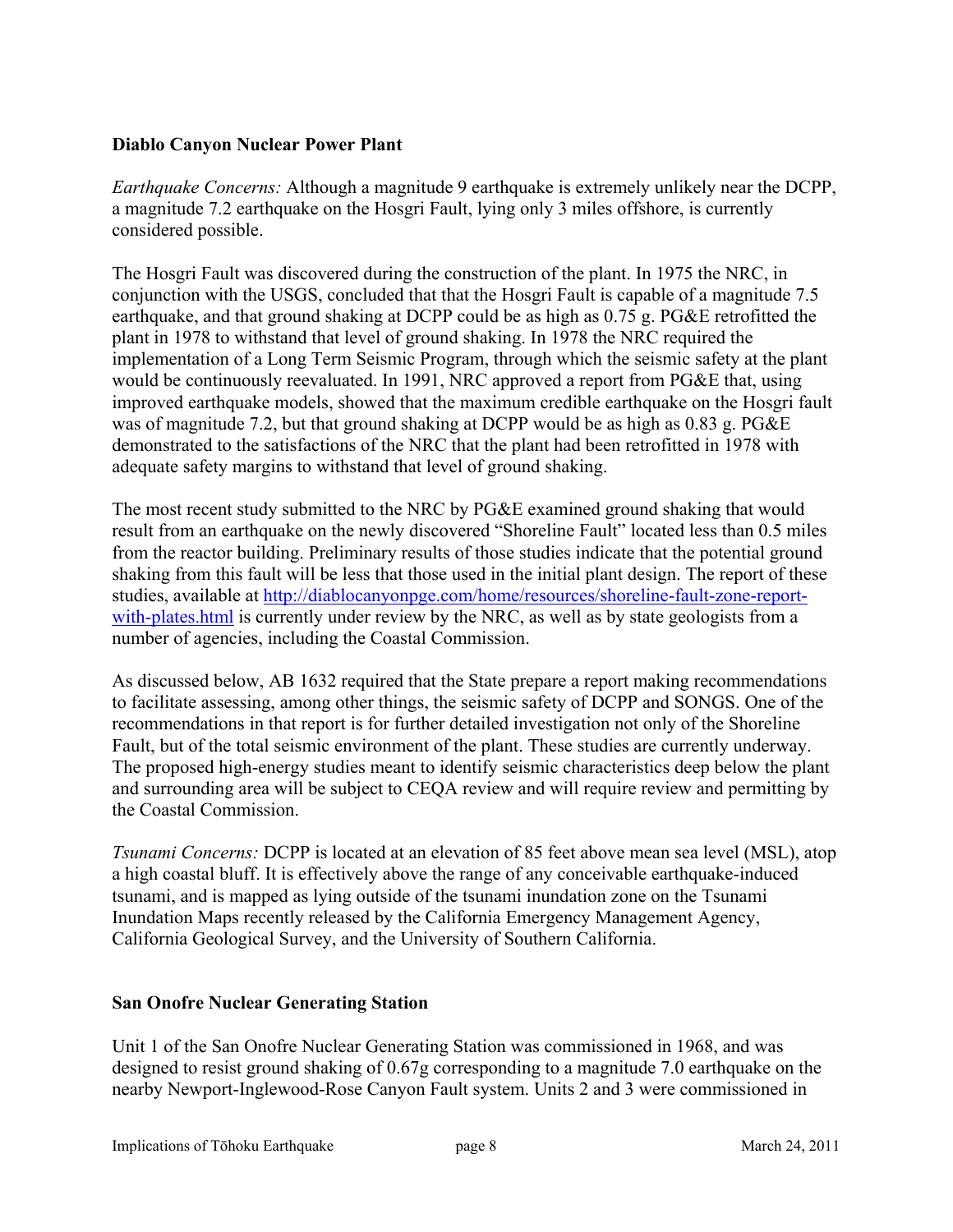1983 and 1984 to the same design standard. Unit 1 was decommissioned in 1992, but radioactive portions of the reactor still remain at the plant.

*Earthquake Concerns:* Although a magnitude 9 earthquake is extremely unlikely near SONGS, a few studies indicate that an earthquake larger than the design-basis earthquake may be possible near the reactor site. The Commission considered these studies in its findings for the ISFSI approval in June 2001 and concluded that:

...there appears to be credible evidence that, in addition to the strike-slip faulting recognized at the time of the SONGS licensing review, thrust faults exist in the area offshore of the SONGS site which might interact with the Newport-Inglewood-Rose Canyon fault system in a complex way during an earthquake. If these faults are active or potentially active, the increase in potential fault rupture area has, at a minimum, the potential to increase the magnitude of an earthquake on the integrated fault system. Geologists' understanding of this area is rapidly evolving, and there are few constraints on the parameters needed to assess the increase in earthquake risk (such as slip rate on each of the potentially active faults, segmentation of the faults, and potential for cascading failure between fault segments). One of the few published estimates is that of Shaw and his students (Rivero et al., 2000), who hypothesize that the combined system may be capable of an earthquake ranging from  $M_W$  7.1 to 7.6, depending on which sets of faults are involved in the earthquake...

Shaw's tectonic model for the area is, however, quite controversial (Jones, USGS, pers. comm., 2001). Commission staff consulted with seismologists and geologists at the U.S. Geological Survey, California Division of Mines and Geology, California Seismic Safety Commission, within academia, and at private consulting firms. Although there was near unanimous recognition that there is an increased earthquake risk given our emerging understanding of the complexities of the region relative to a simple strike-slip model used in the SONGS seismic hazard assessments, no one could assess the potential ground shaking that might be expected at the SONGS site.

The Commission thus finds that there is credible reason to believe that the design basis earthquake approved by the NRC at the time of the licensing of SONGS 2 and 3-a magnitude 7.0 earthquake on the Newport-Inglewood-Rose Canyon fault system 8 km from the site, resulting in ground shaking with a high frequency component peaking at 0.67 g-may underestimate the seismic risk at the site. This does not mean that the facility is unsafe—although the design basis earthquake may have been undersized, the plant was engineered with very large margins of safety, and would very likely be able to attain a safe shutdown even given the larger ground accelerations that might occur during a much larger earthquake.

*Tsunami Concerns:* Tsunami run up and inundation were considered by the SCE and NRC for permitting of the SONGS facility. However, more recent examinations indicate that a larger earthquake or a large submarine landslide could generate a tsunami larger than that considered by SCE or the NRC. The potential tsunami risk was included in the Commission's findings for the ISFSI permit which concluded:

These studies suggest that large local-source tsunamis could be generated by mechanisms other than those considered during licensing for SONGS 2 and 3, the basis for the 1995 SCE report. However, there have been no local runup studies based on this mechanism that are widely agreed upon, and certainly none for the SONGS site itself. As Dr. [Mark] Legg indicates, tsunami runup maps are currently being prepared for San Diego County by individuals at the University of Southern California in conjunction with the Office of Emergency Services, but they are not currently available.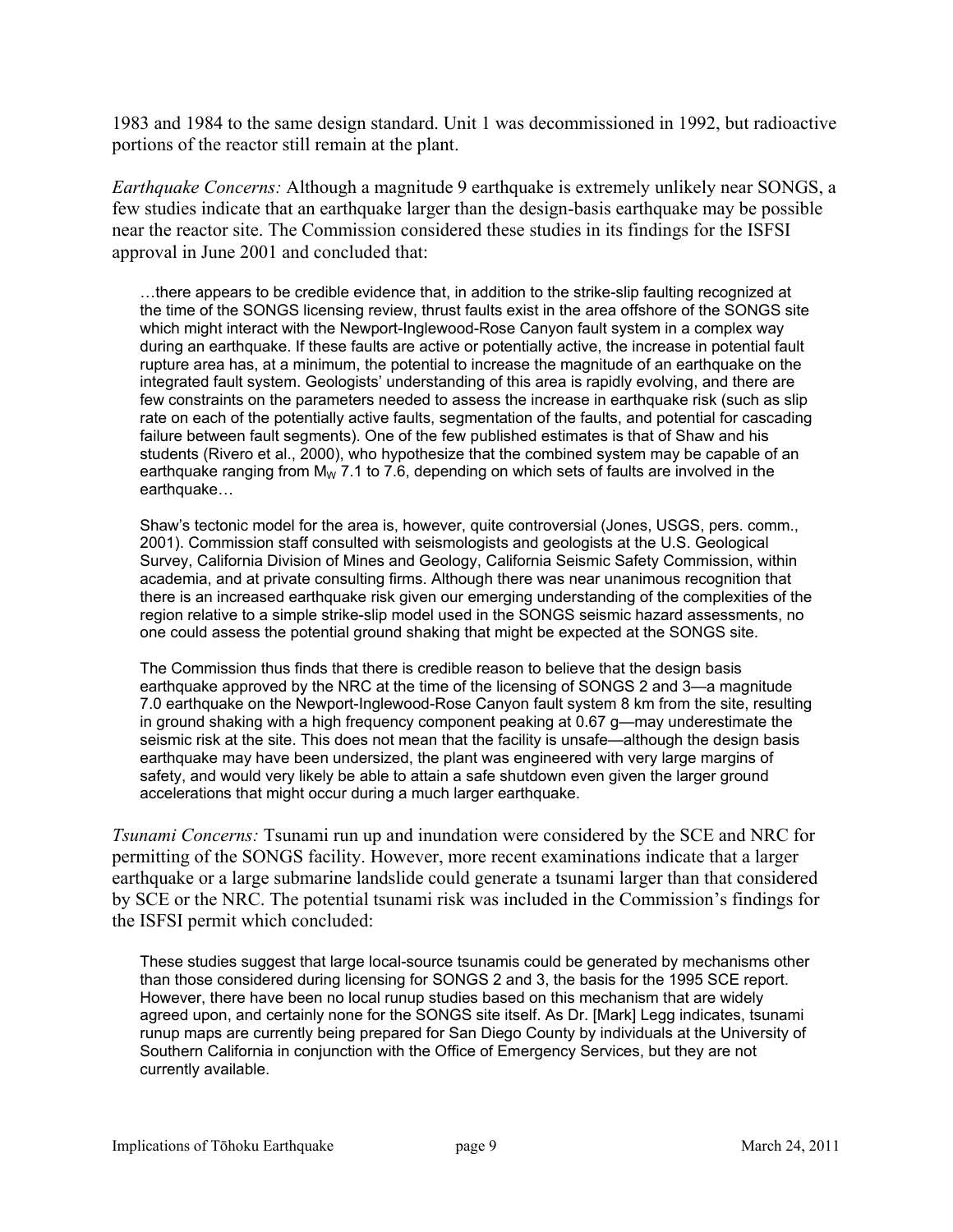Commission staff accordingly concludes that although the proposed project may be threatened by tsunami, the major effect from an earthquake-generated tsunami would be site inundation. Possible inundation has been factored into the [ISFSI] project design, and it would not adversely [a]ffect the stability of the site. There is also a potential for a submarine landslide to generate a tsunami that could threaten this site; however, current mapping and modeling do not provide any information of how the site would be [a]ffected by such an event.

The maps mentioned have since been produced, and they do, in fact, place the SONGS facility in the tsunami inundation zone:



The SONGS site was excavated into the coastal bluff and the nuclear reactors are located at an elevation of less than 20 feet MSL. The tsunami inundation line calculated for this area is at an elevation of approximately 20 feet MSL, and the plant is protected by a 30-foot seawall. Thus, it appears to be protected from the modeled set of tsunamis underlying the state map. How the inundation line on the state map might change if it included the magnitude 7.6 thrust earthquake postulated by Shaw and others is not, however, known. Further study of the tsunami risk at the SONGS facility appears warranted.

### **Humboldt Bay Power Plant**

The Humboldt Bay Power Plant is susceptible to a megathrust earthquake on the Cascadia Subduztion Zone. The nuclear unit at HBPP has been shut down since 1976, largely for seismic hazard reasons, and currently is undergoing decommissioning. PG&E expects to complete decommissioning by about 2015. Highly radioactive spent fuel remains on site. Until recently, this fuel was stored in the same type of pool that apparently has been compromised in Japan. In 2005 the Coastal Commission approved a small Independent Spent Fuel Storage Installation (ISFSI) to contain this material. Unlike the ISFSI's at SONGS and DCPP, the casks containing the spent fuel and highly radioactive components of the decommissioned reactor are located below ground, in part to make them less vulnerable to tsunamis.

*Earthquake Concerns:* Regarding ground shaking, the Commission's findings for the Independent Spent Fuel Storage Installation concluded that the facility was designed to withstand the expected level of ground motion:

PG&E designed the ISFSI in part using a probabilistic assessment of the "maximum credible" earthquake<sup>"</sup> likely to occur at the site during a 2000-year return period. This design earthquake is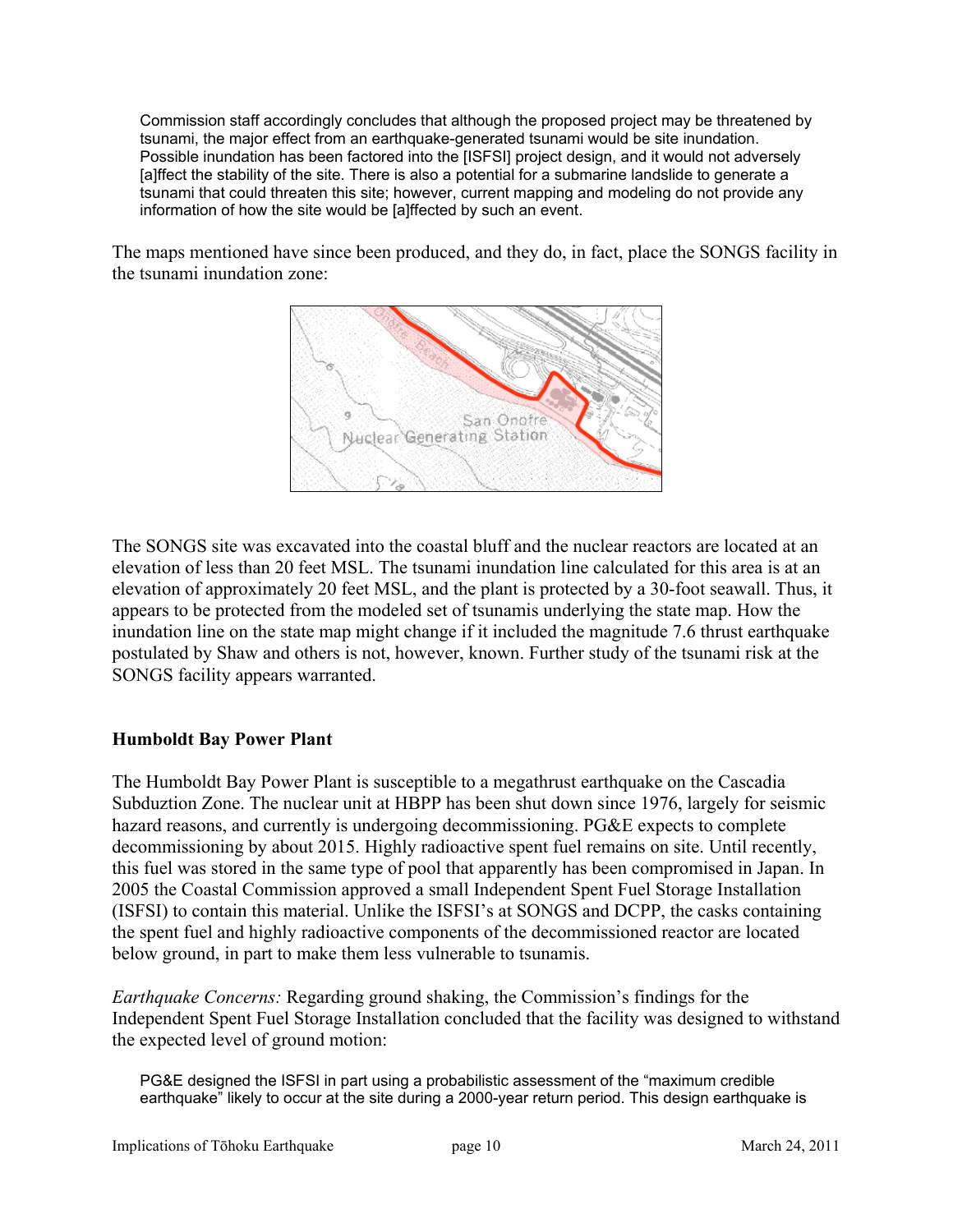of magnitude 9.1, roughly equivalent to the recent Sumatra earthquake of December 2004, and has a peak acceleration of almost 2.9 g, which is equivalent to the force near the upper limit of any earthquake anywhere in the world. The Commission's staff geologist has objected to the use of a 2000-year return period and instead recommends the use of a 10,000-year return period; however, the Commission concurs with his determination that the overall assessment provided by PG&E results in a conservative design basis for the ISFSI. The Commission therefore recommends that designing the ISFSI to withstand this rate of ground shaking is consistent with Coastal Act section 30253(1) with respect to the ground motion hazard.

*Tsunami Concerns:* The site clearly is at high risk for a tsunami generated during a Cascadia Subduction Zone event. This general region is by far the most studied area on the west coast of Noarth America with respect to tsunami hazards, with many of those studies being funded by PG&E and summarized in the NRC's FSAR for the site. The State's Tsunami Inundation Map shows that the entire site, except for a small area at the top of Buhne Hill, lies in the predicted inundation zone. That small hilltop is the approximate location of the ISFSI.



The Coastal Commission found in September 2005 that the ISFSI is susceptible to tsunami hazards, including higher runup levels than predicted during the NRC licensing process, and the danger of bluff erosion due to energy from both incoming and retreating waves. As summarized in the Commission staff report:

PG&E assessed how the ISFSI site likely would be affected by tsunamis and tsunami runups. It determined that the maximum tsunami runup resulting from a Cascadian Subduction Zone earthquake during Mean Higher High Water would be from about 23 to 38 feet. Because the ISFSI site is at about 44 feet, and because it is below grade, PG&E concludes that the ISFSI would not be inundated and would not be damaged by debris carried by the tsunami.

However, for several reasons, the Commission cannot conclude that the site will be safe from tsunami hazards either during the relatively short-term or in perpetuity. First, similarities between the expected Cascadian Subduction Zone earthquakes and the December 2004 Sumatran earthquake raise doubts as to the validity of the expected tsunami runup height at the ISFSI site.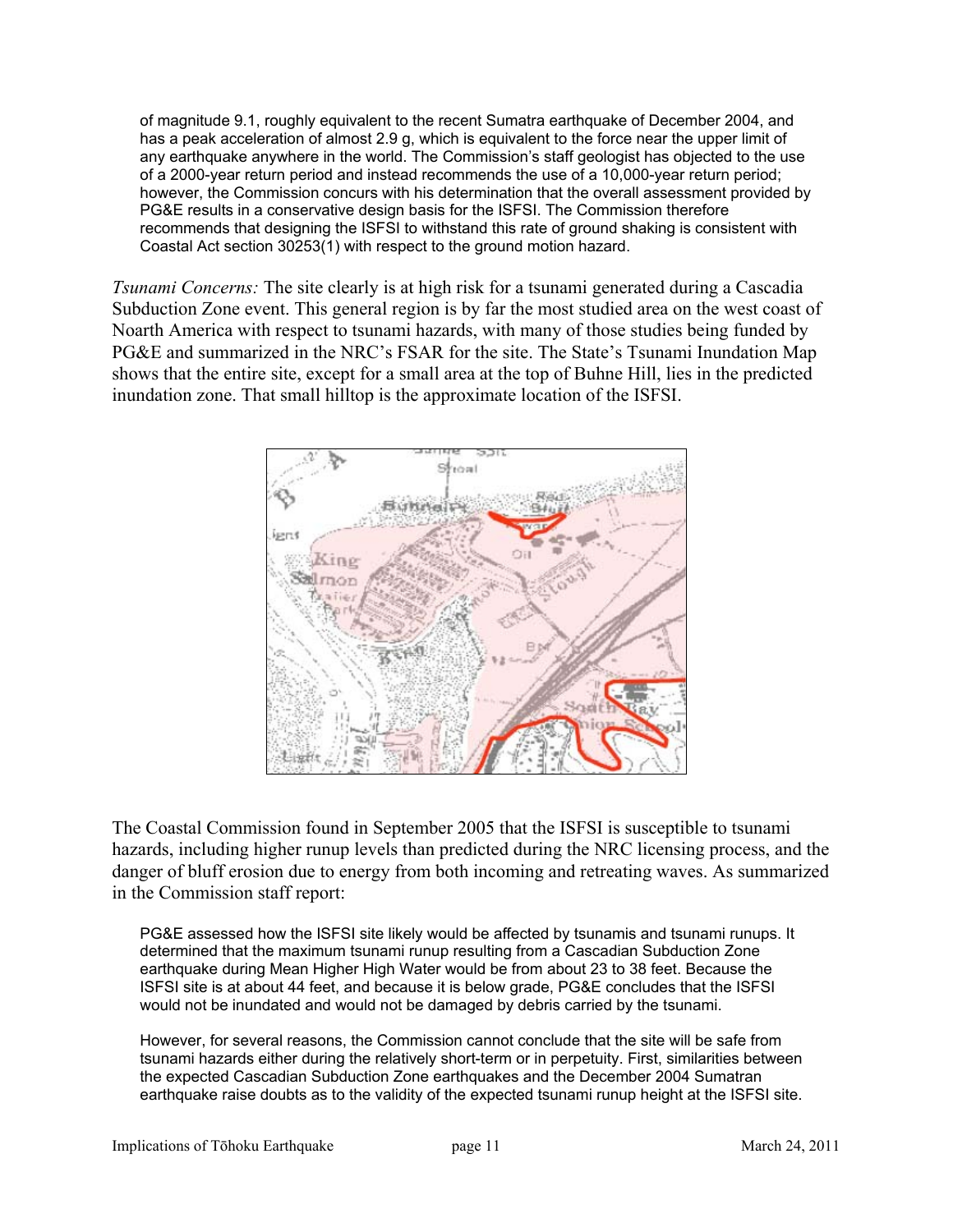The Sumatran quake resulted in tsunami runups of as much as 130 feet, which is about three times higher than the runup predicted at the ISFSI site, but the mechanisms for the earthquakes and the generation of tsunamis in each area are similar. Additionally, the predicted 38-foot runup at the ISFSI site is based only on the height above Mean Higher High Water and does not include the customary additional height provided if the tsunami occurred during a 100-year storm surge. This would put the runup at an even higher level, possibly at or above the 44-foot elevation of the ISFSI structure. Further, the ISFSI site is on a peninsula made up of poorly consolidated soils, and it would be subject during a tsunami to wave energy from both incoming and retreating waves, which could result in substantial erosion and damage to the ISFSI site.

Finally, because the ISFSI is expected to remain in perpetuity, Commission staff requested PG&E evaluate the longer-term potential for tsunami effects. PG&E applied the rate of tectonic uplift at Buhne Point (estimated at about 1.3 feet per 100 years) to several scenarios for anticipated rates of sea level rise. The analyses found that during the next several thousand years, overtopping of the site would be likely, though over the next 10,000 years, the anticipated sea level will likely fall due to increased glaciation and that ISFSI site would become less exposed to risks associated with sea level rise or tsunamis.

Therefore, based on the above, the Commission finds that the siting of the ISFSI is inconsistent with the requirement of Section 30253(1) to minimize risks associated with tsunamis and tsunami runup.

Although the Commission found the project was inconsistent with Coastal Act section 30253 for this and other reasons, as well as other Chapter 3 policies of the Coastal Act, it approved the ISFSI, in large part due to the lack of safer alternative storage sites for the material and the hazards of transporting the material offsite. The Commission's findings state:

Denying the ISFSI on the basis of these inconsistencies would result in the continued presence of the existing storage facility, which would likely result in significant adverse impacts to marine biology, water quality, and environmentally sensitive habitat areas caused by the same geologic hazards that make the blufftop a safer location than the existing storage pool. In such a situation, when a proposed project is inconsistent with a Chapter 3 policy, and denial or modification of the project would be inconsistent with another policy, Section 30007.5 of the Coastal Act provides for resolution of such a policy conflict.

Simply put, although the site is unsafe, keeping the spent fuel in subterranean casks in a hazardous location is less unsafe than keeping the material in the spent fuel pool within the nearby and lower elevation reactor building, where it had been kept for the previous several decades. After Commission approval of the facility, all spent fuel at the site has been moved into the ISFSI. The Commission will soon review an application for an expansion of this facility to accommodate low and mid-level radioactive waste being generated during the HBPP decommissioning process.

## **Ongoing and Planned Seismic Studies**

Both state and federal legislators have in recent days called for renewed study of the seismic safety of nuclear power plants in California and the United States, respectively; however, such studies are in fact already underway in California. AB 1632 (Blakeslee, Statutes of 2006, Chapter 722), directed the California Energy Commission to assess the vulnerability of the state's operating nuclear power plants to a major disruption due to a major seismic event or plant aging,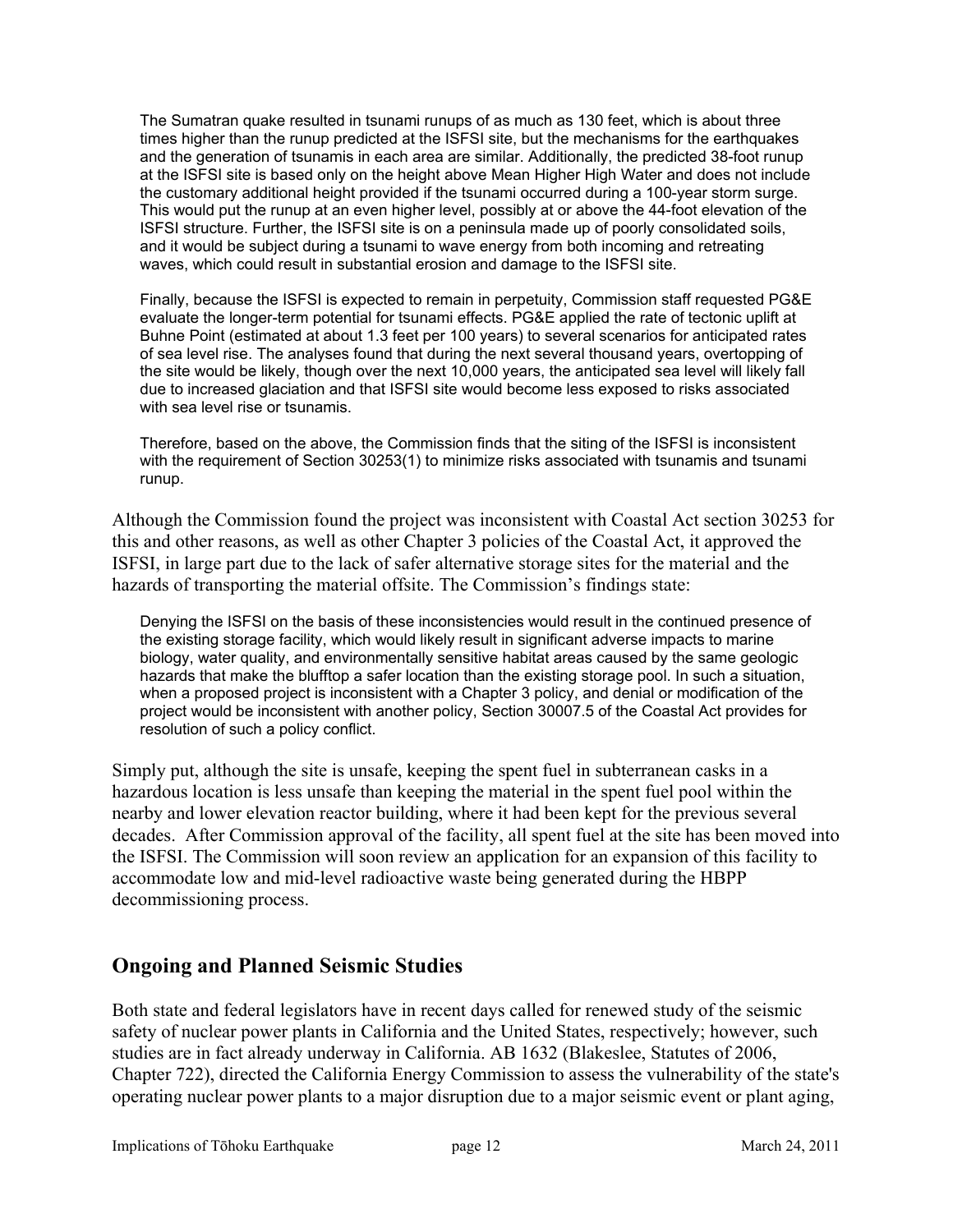the potential impacts of such a disruption, potential impacts from the accumulation of nuclear waste at the state's existing nuclear plants, and other key policy and planning issues regarding the future role of California's existing nuclear plants. In 2008, the Energy Commission released the required report "An Assessment of California's Nuclear Power Plants" which can be found at: <http://www.energy.ca.gov/2008publications/CEC-100-2008-009/CEC-100-2008-009-CMF.PDF>

The California Public Utilities Commission has since required PG&E and SCE to undertake the studies recommended in the report, which include, among other things, 3D seismic imaging of the faults around both sites, in order to answer some of the questions about fault geometry and expected ground motions during different earthquake scenarios. The Coastal Commission's staff geologist sits on an Independent Peer Review Panel which reviewed the production of the AB 1632 report and will review the study plan, results, and interpretation of these studies as they proceed. PG&E has begun some of these studies, and has begun the environmental review process for others. SCE, who is not proceeding with relicensing on as aggressive a time schedule as PG&E, has not yet produced plans for the required studies.

# **Effects of the Tǀhoku Earthquake Tsunami in California**

The Tōhoku Earthquake produced a tsunami felt throughout the Pacific Ocean. California was moderately impacted, and several harbors around the state suffered damage, collectively totaling tens of millions of dollars. Fortunately, given the state's tsunami preparedness, and the many hours warning time afforded by this distant-source tsunami, early evacuation and preparation were effective and losses were kept to a minimum, although there was one death associated with the tsunami. The Coastal Commission's coastal engineer will prepare an evaluation of preparations, events, responses, and results of this major test of the state's tsunami preparedness and response program in the near future.

# **Implications for Predictions of Future Sea Level Rise**

The way the land responds to a megathrust earthquake such as is expected in the Cascadia Subduction Zone has important implications for planning for future sea level rise. When a subduction zone is locked (not moving through small earthquakes) at the surface, but is moving at depth, as is the case in the Cascadia Subduction Zone, there is a region close to the coast where the land is rising. Further inland is a region of gradual land subsidence. When the locked upper portion of the subduction zone builds up sufficient stress, it suddenly slips (causing a megathrust earthquake), and the region of uplift near the coast suddenly subsides, while the region further inland rises. The Incorporated Research Institutions for Seismology (IRIS) has produced an excellent animation illustrating this process, which can be found at <http://www.youtube.com/watch?v=RVaDXsqLUtI>

In northern coastal California, the land has been rising faster than global average sea level since the 1700 megathrust event, and the long-term average sea level rise *relative to the land* is actually negative (-0.65 mm/yr at Crescent City, for example); *relative* sea level in this region is falling. As global average sea level rise continues to accelerate, the rate of *relative* sea level *fall*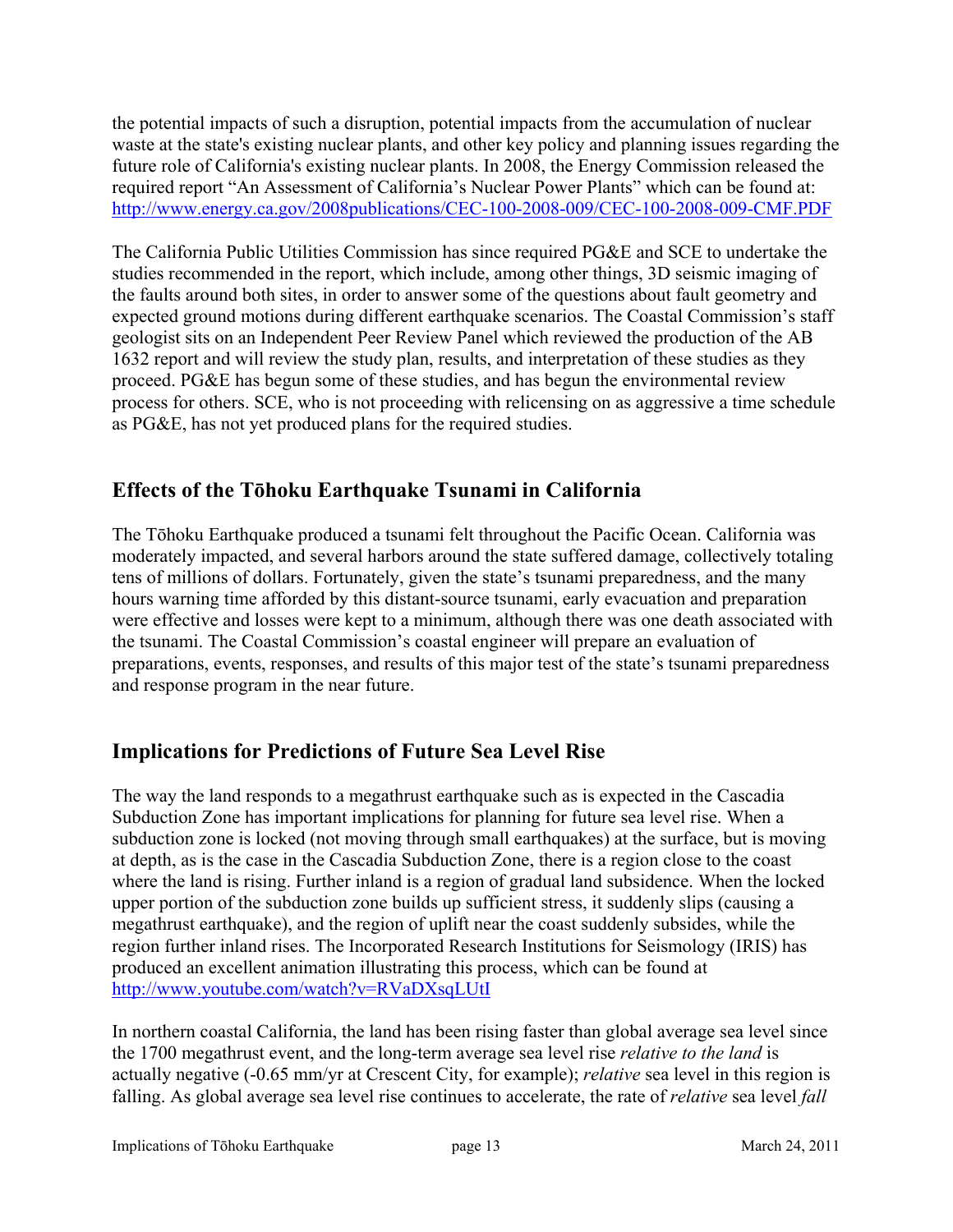in northern California will decrease, but the uplift of the land will reduce the effects of global sea level rise relative to elsewhere on the coast.

One consequence of the next Cascadia Subduction Zone earthquake is that this effect will be suddenly undone. Past Cascadia Subduction Zone earthquakes have typically resulted in a sudden land subsidence of about six feet. This figure is consistent with what has been observed following other megathrust earthquakes around the world. This sudden subsidence needs to be taken into account when planning for future sea level rise. The National Academy of Science has, at the request of the western states' governors, convened a panel to provide recommendations for predicting sea level trends in California, Oregon, and Washington over the next century. The panel is well aware of this phenomenon, and it will be interesting to see how they incorporate it into their recommendations.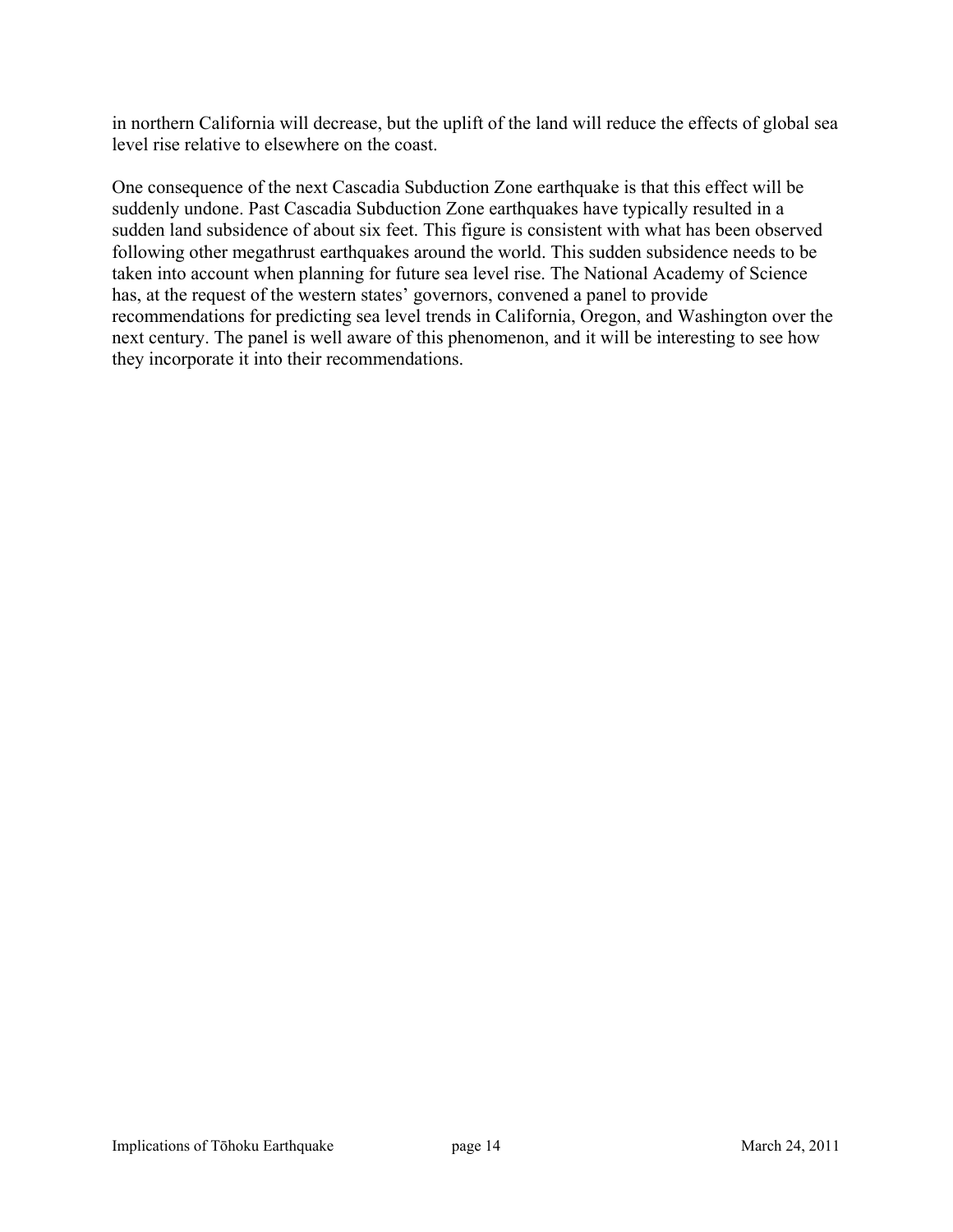#### **REFERENCES AND WEB RESOURCES:**

- Atwater, B.F., Musumi-Rokkaku, S., Satake, K., Tsuji, Y., Useda, K., and Yamaguchi, D.K., 2006, The orphan tsunami of 1700: Japanese clues to a parent earthquake in North America: Seattle, University of Washington Press, 133 p. See also:<http://pubs.usgs.gov/pp/pp1707/pp1707.pdf>
- Mazzotti, S., and Adams, J., 2004, Variability of near-term probability for the next great earthquake on the Cascadia Subduction Zone: Bulletin of the Seismological Society of America, v. 94, p. 1954-1959.
- Rivero, C., Shaw, J.H., and Mueller, K., 2000, Oceanside and Thirtymile Bank blind thrusts: Implications for earthquake hazards in southern California: Geology, v. 28, p. 891-894.

USGS page for this earthquake: <http://earthquake.usgs.gov/earthquakes/eqinthenews/2011/usc0001xgp/> NOAA page for this tsunami:<http://nctr.pmel.noaa.gov/honshu20110311/> IRIS educational resources for this event: <http://www.iris.edu/hq/retm>

Coastal Commission SONGS ISFSI staff report:<http://www.coastal.ca.gov/energy/e-00-14rf.pdf> Coastal Commission DCPP ISFSI staff report:<http://www.coastal.ca.gov/energy/W5a-1-2005.pdf> Coastal Commission HBPP ISFSI staff report: <http://www.coastal.ca.gov/energy/Th6a-9-2005.pdf>

AB1632 Report: <http://www.energy.ca.gov/ab1632/index.html>

CREW Scenario:<http://www.crew.org/papers/CREWCascadiaFinal.pdf>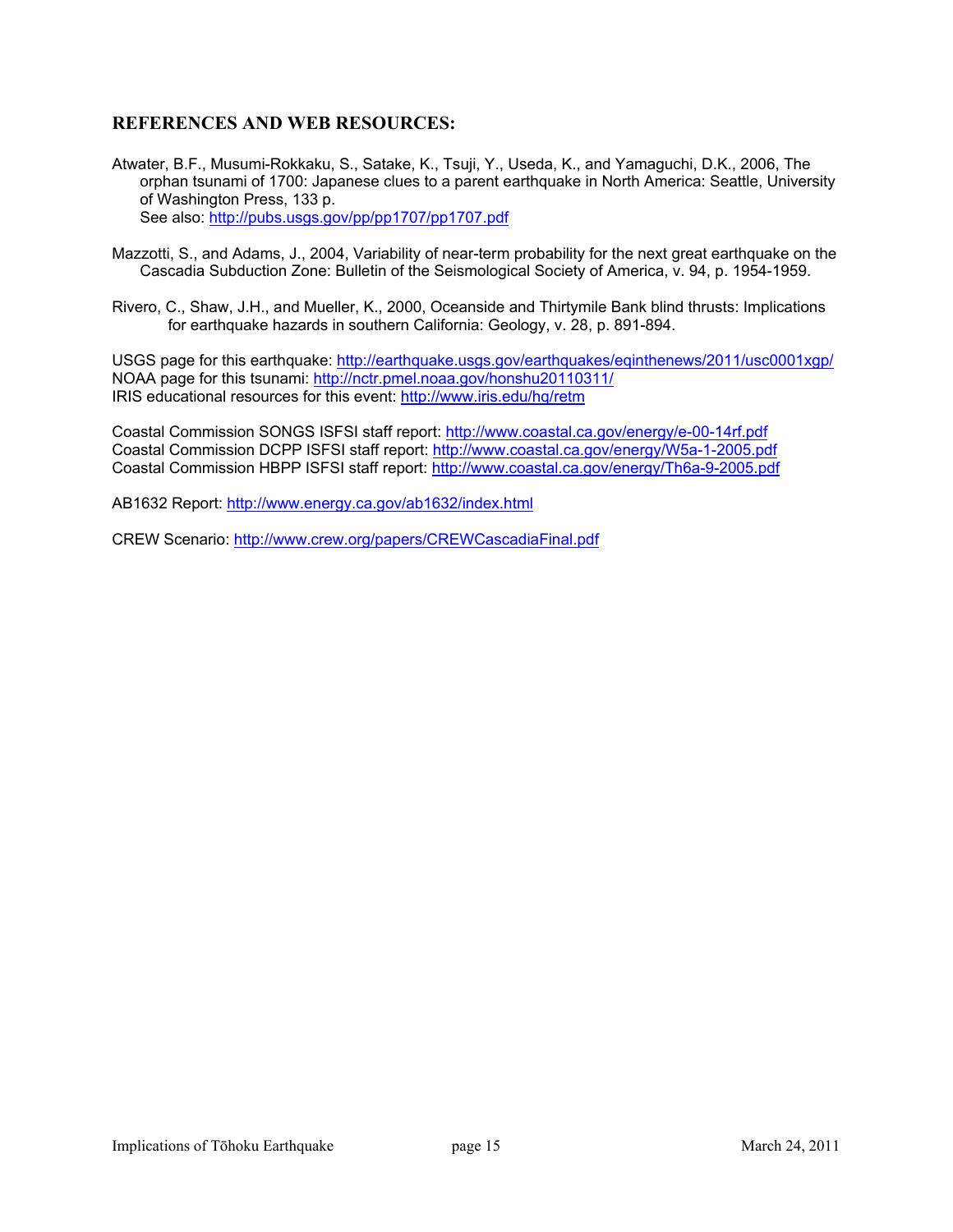### **APPENDIX: EXPLANATION OF TERMS AND PROCESESS**

### **Plate tectonics**

This section is adapted from a USGS publication entitled *This Dynamic Earth*; see <http://pubs.usgs.gov/gip/dynamic/inside.html>

The interior of the Earth can be divided into three sections— the crust, mantle, and core. This layered structure can be compared to that of a boiled egg. The crust, the outermost layer, is rigid and very thin compared with the other two. Beneath the oceans, the crust is made up mostly of dense rocks such as gabbro and basalt and is only about 5 km thick. The thickness of the crust beneath continents is mostly made up of less dense granite and averages 30 km in thickness. The Earth's crust is brittle and can break.



Below the crust is the mantle, a dense, hot layer of semi-solid rock approximately 2,900 km thick. The mantle is hotter and denser because temperature and pressure inside the Earth increase with depth. At the center of the Earth lies the core, which is nearly twice as dense as the mantle because its composition is metallic (iron-nickel alloy) rather than stony. The Earth's core is made up of two parts: a 2,200 km-thick liquid outer core and a 1,250 km-thick solid inner core.

The upper part of the mantle is cooler and more rigid than the deep mantle; in many ways, it behaves like the overlying crust. Together they form a rigid layer of rock called the lithosphere. Averaging 80 km in thickness, the lithosphere has been broken up into the moving plates that contain the world's continents and oceans. Below the lithosphere is a relatively narrow, mobile zone in the mantle called the asthenosphere. The rigid lithosphere is thought to "float" or move about on the slowly flowing asthenosphere. The

Implications of Tōhoku Earthquake page 16 March 24, 2011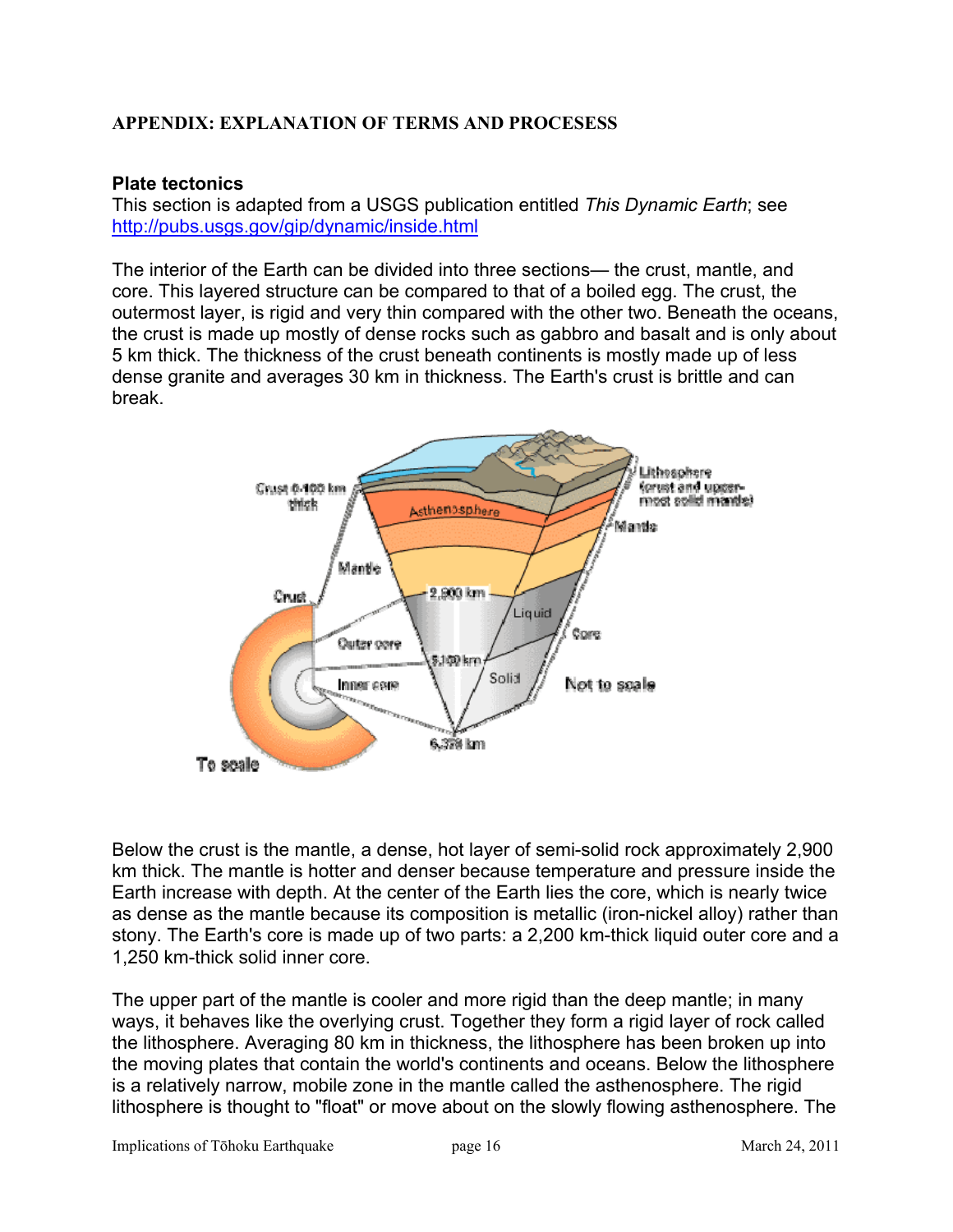movement of the lithospheric plates atop the plastic asthenosphere is the root of plate tectonics. The plates interact at the Earth's surface in a number of ways, with three main types of boundaries between them:

- Divergent boundaries -- where new crust is generated as the plates pull away from each other.
- Convergent boundaries -- where crust is destroyed as one plate dives under another.
- Transform boundaries -- where crust is neither produced nor destroyed as the plates slide horizontally past each other



The earth's two largest plates interacted during the Tōhoku Earthquake of 11 March 2011:

### **North America plate**

The North American plate comprises most of North America, Greenland, Cuba, Bahamas, and parts of Siberia, Japan and Iceland. It extends eastward to the Mid-Atlantic Ridge and westward to the Chersky Range in eastern Siberia. The plate includes both continental and oceanic crust. The interior of the main continental landmass includes an extensive granitic core called a craton. Along most of the edges of this craton are fragments of crustal material called terranes, accreted to the craton by tectonic actions over the long span of geologic time. It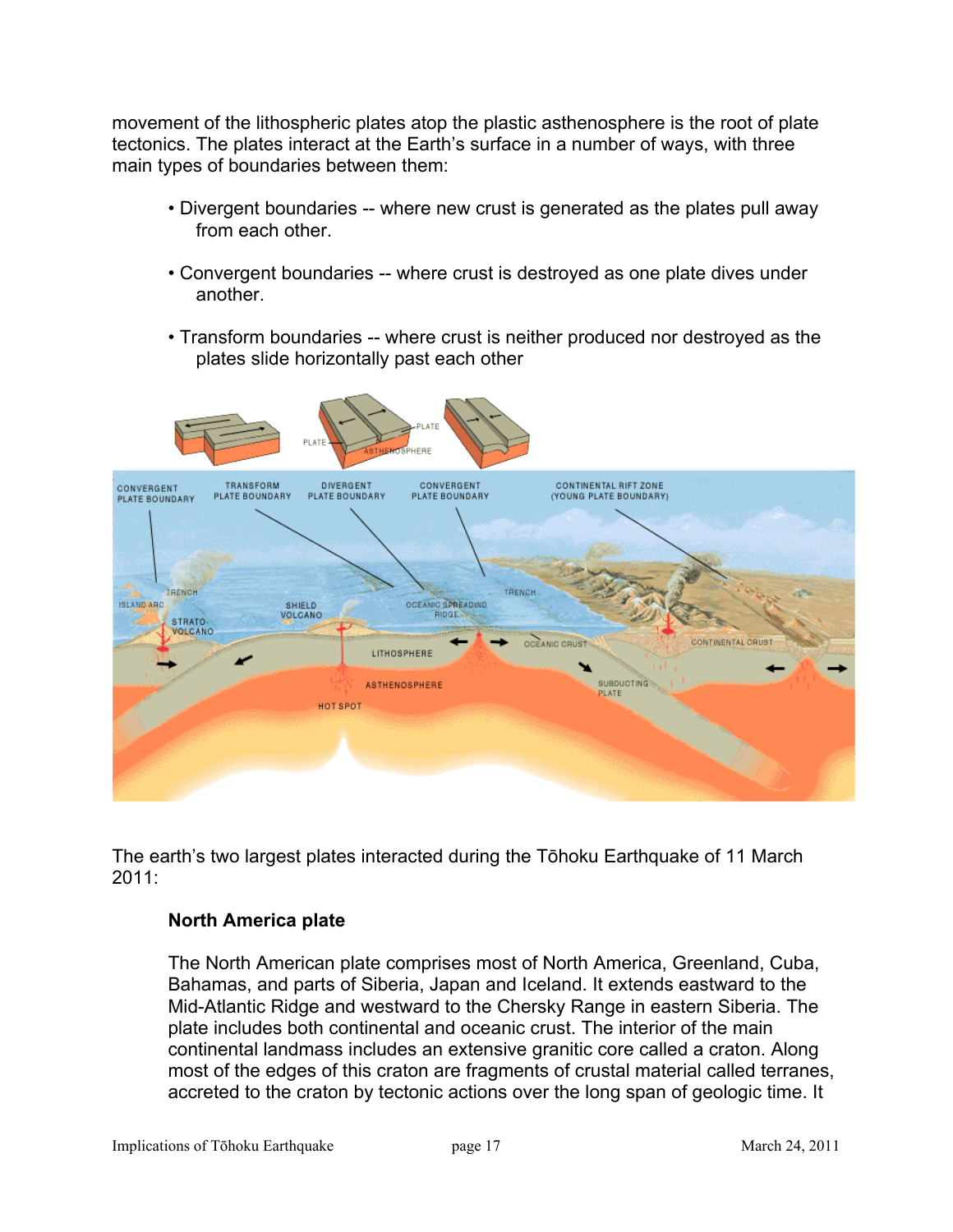is believed that much of North America west of the Rockies is composed of such terranes.

## **Pacific plate**

The Pacific lies beneath the Pacific Ocean and is made up almost entirely of oceanic crust. The north-eastern side is a divergent boundary with the Explorer, Juan de Fuca and Gorda plates.. In the middle of the eastern side is a transform boundary with the North American Plate along the San Andreas Fault, and a boundary with the Cocos Plate. The south-eastern side is a divergent boundary with the Nazca Plate forming the East Pacific Rise. The southern side is a divergent boundary with the Antarctic Plate forming the Pacific-Antarctic Ridge. On its western side, the plate is bounded by the Okhotsk Plate at the Kuril-Kamchatka Trench and the Japan Trench, forming a convergent boundary in which it is subducted under the Philippine Sea Plate creating the Mariana Trench. In the south-west, the Pacific Plate has a complex but generally convergent boundary with the Indo-Australian Plate, subducting under it north of New Zealand forming the Tonga Trench and the Kermadec Trench. The Alpine Fault marks a transform boundary between the two plates, and further south the Indo-Australian Plate subducts under the Pacific Plate forming the Puysegur Trench. The northern side is a convergent boundary subducting under the North American Plate forming the Aleutian Trench and the corresponding Aleutian Islands

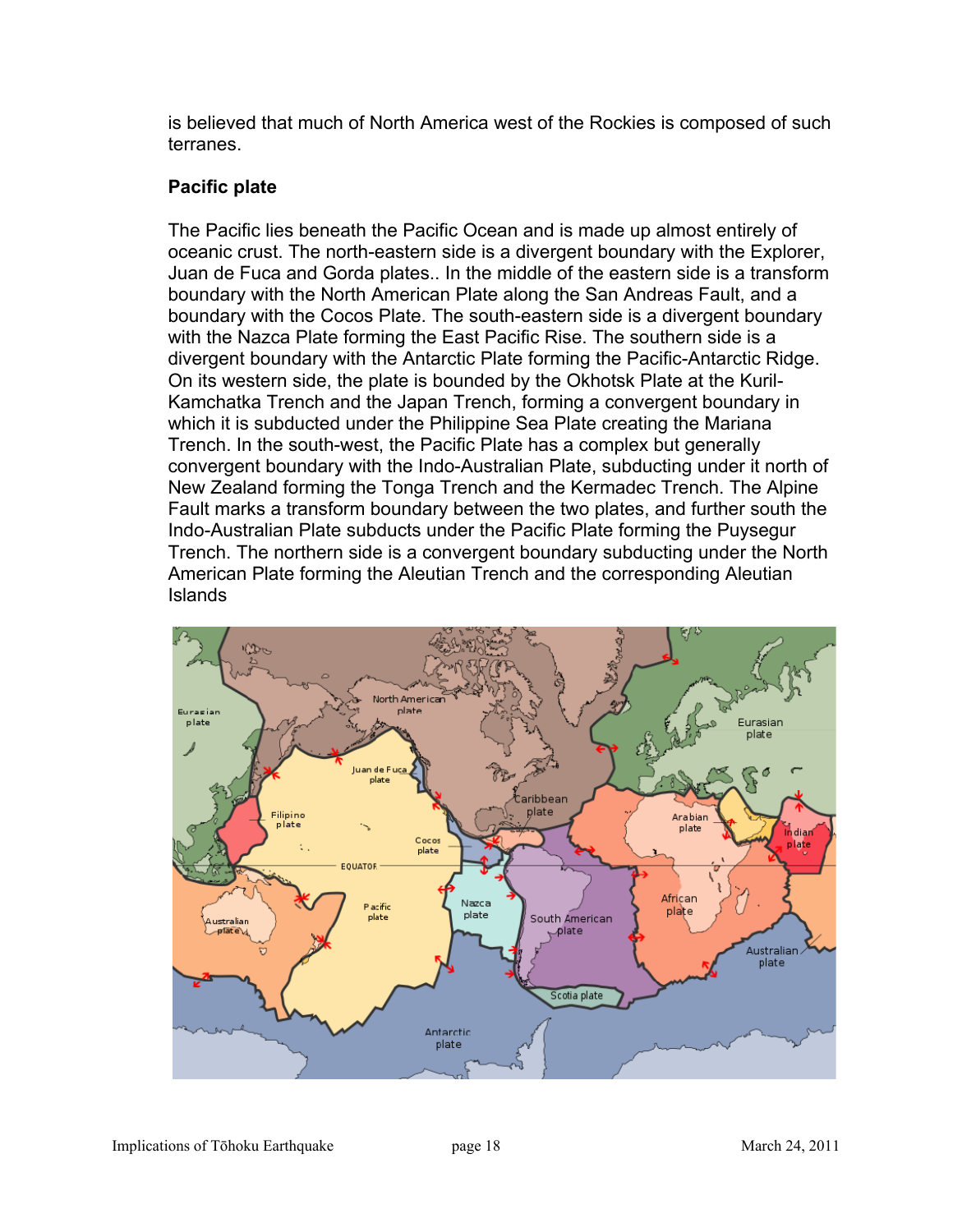### **Types of faults**

This section is adapted from the USGS *Glossary of Earthquake* terms; see <http://earthquake.usgs.gov/learn/glossary/>

Faults can be divided into two broad categories, depending on the sense of movement on the dipping fault plant

**Dip-slip faults** are inclined fractures where the blocks have mostly shifted mostly vertically. If the rock mass above an inclined fault moves down, the fault is termed **normal**, whereas if the rock above the fault moves up, the fault is termed **reverse**. A **thrust** fault is a reverse fault with a dip of 45 degrees or less. Oblique-slip faults have significant components of different slip styles. A **megathrust** earthquake refers to a large earthquake on a subduction zone with a thrust type of mechanism.

[Normal Fault Flash Animation](http://earthquake.usgs.gov/learn/animations/animation.php?flash_title=Normal+Fault+Flash+Animation&flash_file=normalfault&flash_width=220&flash_height=320) 



**Strike-slip faults** are vertical (or nearly vertical) fractures where the blocks have mostly moved horizontally. If the block opposite an observer looking across the fault moves to the right, the slip style is termed right lateral; if the block moves to the left, the motion is termed left lateral.



• A transform fault is a special variety of strike-slip fault that accommodates relative horizontal slip between oceanic crustal plates. They often extend from divergent plate boundaries at ocean ridges. Where no longer active, they are referred to as **healed transform faults**.

### **Measuring and locating earthquakes**

Some of this section is adapted from the USGS *Glossary of Earthquake* terms; see <http://earthquake.usgs.gov/learn/glossary/>

### **Earthquake locations**

Earthquakes cause slip of an area of the fault plane at depth. The size of this **rupture area** is proportional to the **magnitude** of the earthquake; the larger the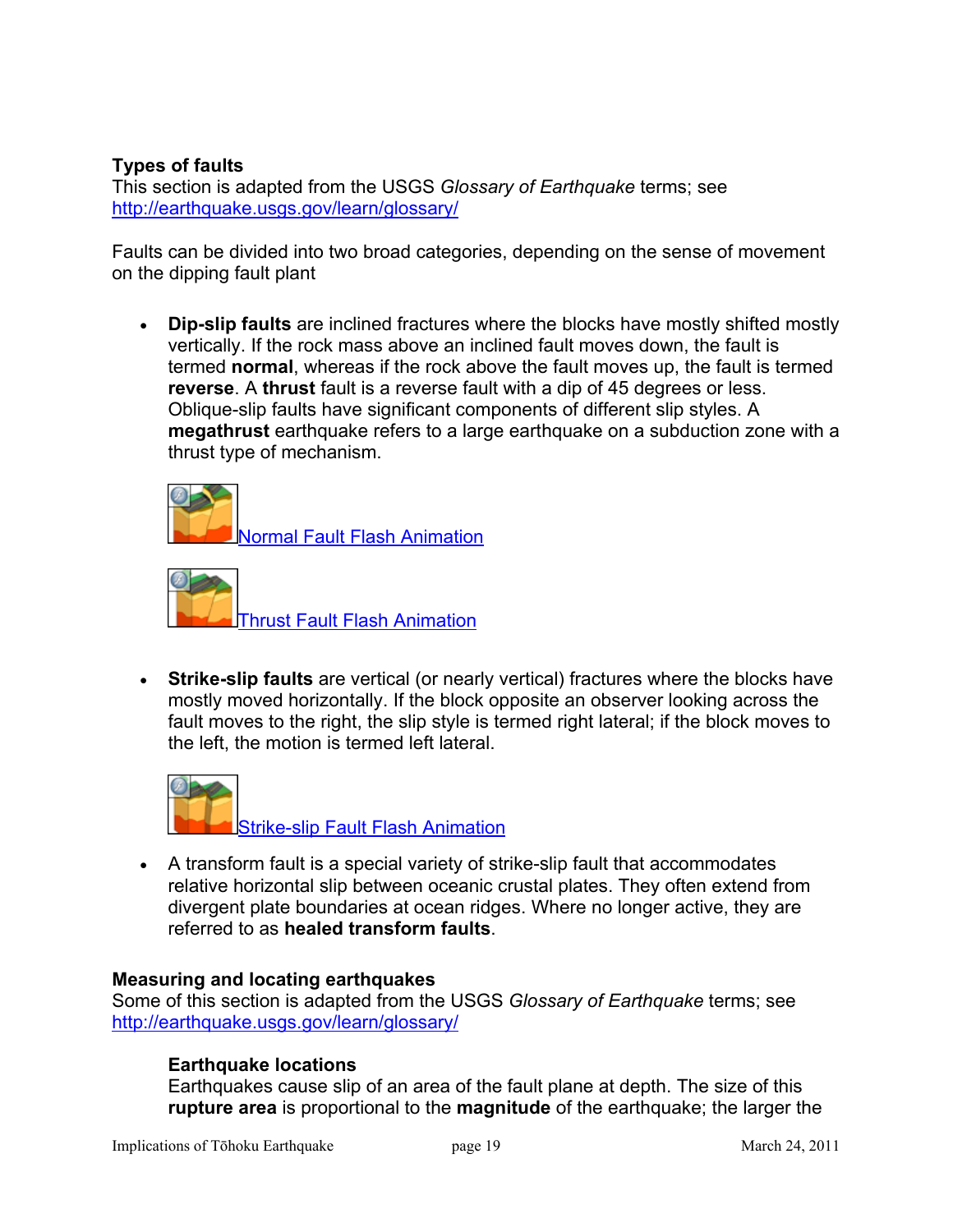rupture area the larger the earthquake magnitude. The earthquake's **hypocenter** is its position in three dimensions beneath the earth. The earthquake's **epicenter** is the two dimensional projection of the hypocenter on the surface of the Earth.

### **Earthquake magnitude**

The magnitude of an earthquake is a number that characterizes the relative size of an earthquake. Magnitude is based on measurement of the maximum motion recorded by a seismograph. Several scales have been defined, but the most commonly used scale for large earthquakes is the moment magnitude (Mw) scale. Like the other scales, the moment magnitude scale is logarithmic. That is, each numeric increase in the scale (from say to a Mw 8.0 to Mw 9.0) represents a ten-fold increase in ground shaking. The energy released increases by a factor of about 33 times.

### **Ground shaking intensity**

Buildings are not designed to withstand an earthquake of a particular magnitude, but a particular level of ground shaking. Whereas earthquake magnitude is an intrinsic property of the earthquake, the level of ground shaking, or intensity, that is felt at any particular location is a function of a number of factors. These include the distance of the location from the earthquakes epicenter, the depth of the earthquake, and characteristics of the location (such as whether it is underlain by dense bedrock, soft sediments, or artificial fill). The intensity felt usually is measured on the **Modified Mercalli Intensity** scale, and is given as a number (written as a Roman numeral) describing the severity of an earthquake in terms of its effects on the earth's surface and on humans and their structures. Several other scales exist. There are many intensities for an earthquake, depending on where you are, unlike the magnitude, which is one number for each earthquake.

### **Ground accelaration**

A more quantitative way to describe ground shaking intensity is to measure it by a strong motion accelerometer, a special type of seismograph. Ground motion is expressed as a comparison to the force of gravity  $-$  that is, the acceleration (the rate of change in speed) of the ground relative to the acceleration caused by gravity. For instance, ground shaking of 1.0 g is equal to the acceleration caused by gravity, shaking of 0.5 g is equal to half the acceleration of gravity, etc. This is also known as **peak ground acceleration**; the maximum amount of ground acceleration regardless of the characteristics of the seismic waves involved.

### **Spectral accelaration**

In reality, ground shaking is caused by seismic waves emanating from the earthquake's hypocenter, and modified during the travel to any particular site. These waves have a variety of wavelengths, periods, and velocities. Buildings and other structures interact with these various waves in different ways. For example, waves with a frequency of 3 to 8.5 hertz (cycles per second) are of particular interest to nuclear power plants since